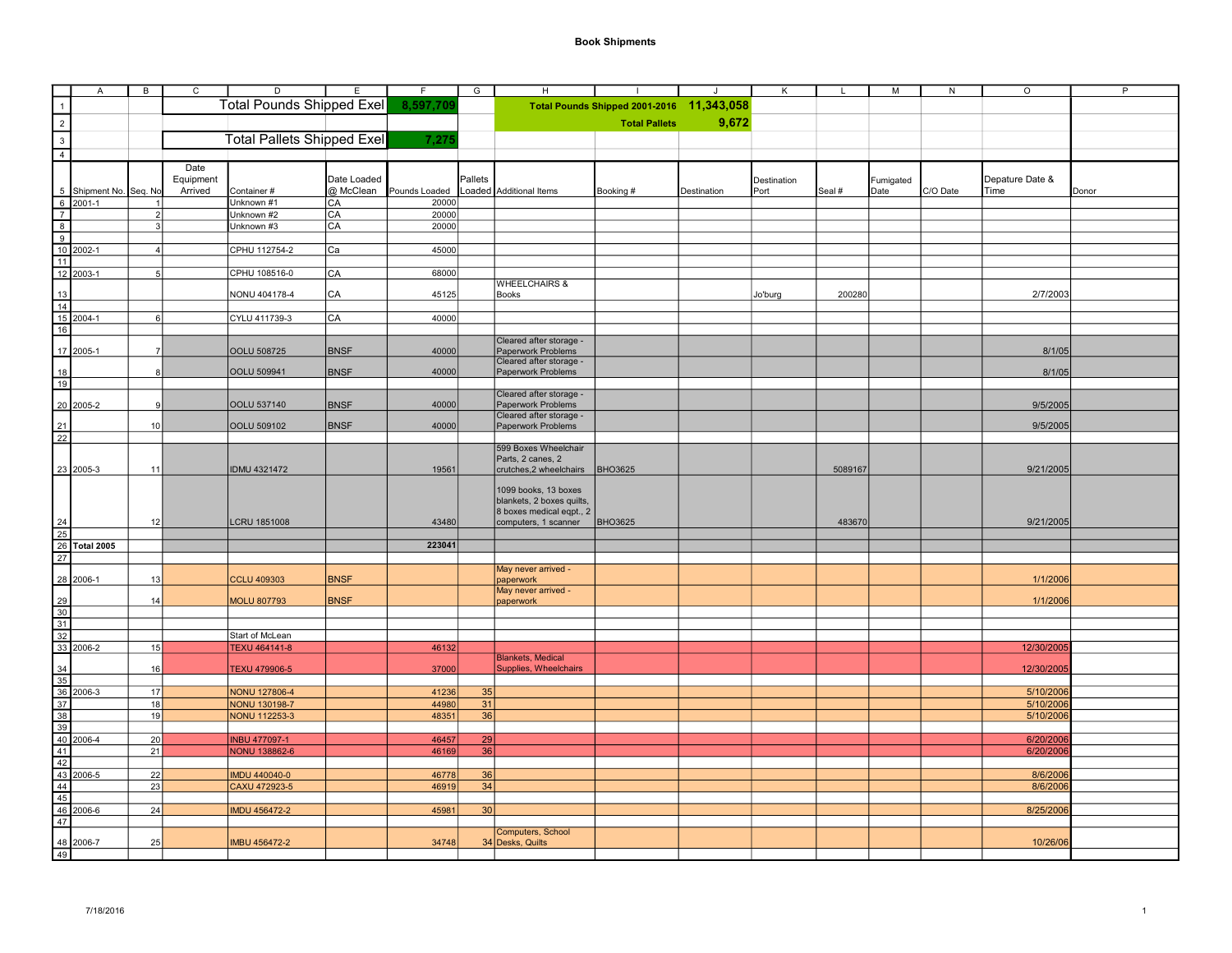| Α                      | B        | $\mathsf{C}$ | D                    | E. | F.        | G               | H                                             | $\mathbf{I}$ | J       | Κ      | $\mathsf{L}$ | M | N | $\circ$  | P |
|------------------------|----------|--------------|----------------------|----|-----------|-----------------|-----------------------------------------------|--------------|---------|--------|--------------|---|---|----------|---|
| 50 2006-8              | 26       |              | NONU 490020-5        |    | 45364     | 34              |                                               |              |         |        |              |   |   | 11/26/06 |   |
| 51                     | 27       |              | <b>HDMU 413861-7</b> |    | 41999     | 36              |                                               |              |         |        |              |   |   | 11/26/06 |   |
| 52                     | 28       |              | <b>IMDU 401230-1</b> |    | 43941     | 36              |                                               |              |         |        |              |   |   | 11/26/06 |   |
| 53                     |          |              |                      |    |           |                 |                                               |              |         |        |              |   |   |          |   |
| 54 Totals 2006         |          |              |                      |    | 616055    | 407             |                                               |              |         |        |              |   |   |          |   |
| 55                     |          |              |                      |    |           |                 |                                               |              |         |        |              |   |   |          |   |
| 56 2007-1              | 29       |              | CAXU4172059          |    | 39,815    |                 | 28 Hyster Forklift                            |              | Jo'burg | Durban |              |   |   |          |   |
| 57                     | 30       |              | <b>NONU 2414202</b>  |    | 46,510    | 28              |                                               |              |         |        |              |   |   |          |   |
| 58                     |          |              |                      |    |           |                 |                                               |              |         |        |              |   |   |          |   |
|                        |          |              |                      |    |           |                 |                                               |              |         |        |              |   |   |          |   |
| 59 2007-2              | 31       |              | <b>NONU8085405</b>   |    | 40,712    | 32              |                                               |              | Jo'burg | Durban |              |   |   |          |   |
| 60                     | 32       |              | NONU2365176          |    | 40,712    |                 | 25 3 plts medical Equipment                   |              |         |        |              |   |   |          |   |
| 61                     |          |              |                      |    |           |                 |                                               |              |         |        |              |   |   |          |   |
| 62 2007-3              | 33       |              | NONU2389963          |    | 40,904    | 30              |                                               |              |         |        |              |   |   |          |   |
| 63                     | 34       |              | NONU7318220          |    | 42,953    |                 | 32 2 plts of blankets                         |              |         |        |              |   |   |          |   |
| 64                     |          |              |                      |    |           |                 |                                               |              |         |        |              |   |   |          |   |
| 65 2007-4              | 35       |              | COPU2430398          |    | 40,604    |                 | 28 6 plts of computers                        |              |         |        |              |   |   |          |   |
| 66                     | 36       |              | <b>IMDU2265894</b>   |    | 39.764    |                 | 29 7 plts of computers                        |              |         |        |              |   |   |          |   |
| 67                     |          |              |                      |    |           |                 |                                               |              |         |        |              |   |   |          |   |
| 68 2007-5              | 37       |              | NONU1021237          |    | 43,656    | 36              |                                               |              |         |        |              |   |   |          |   |
| 69                     | 38       |              | <b>IMDU4412119</b>   |    | 39,134    | 36              |                                               |              |         |        |              |   |   |          |   |
| 70                     |          |              |                      |    |           |                 |                                               |              |         |        |              |   |   |          |   |
| 71 2007-6              | 39       |              | <b>IMDU8070272</b>   |    | 48,000    | 28              |                                               |              |         |        |              |   |   |          |   |
| 72                     | 40       |              | NONU1015682          |    | 45,160    | 31              |                                               |              |         |        |              |   |   |          |   |
| 73                     | 41       |              | <b>WCIU5168231</b>   |    | 46,290    | 27              |                                               |              |         |        |              |   |   |          |   |
| 74                     | 42       |              | <b>IMDU5010027</b>   |    | 48,070    | $\overline{26}$ |                                               |              |         |        |              |   |   |          |   |
| 75                     |          |              |                      |    |           |                 |                                               |              |         |        |              |   |   |          |   |
| 76 2007-7              | 43       |              | CAXU4265716          |    | 44,647    |                 | 29 1 plt of cabinets                          |              |         |        |              |   |   |          |   |
| 77                     | 44       |              | FCIU4426477          |    | 45,647    |                 | 29 4 plts of cabinets                         |              |         |        |              |   |   |          |   |
| 78                     |          |              |                      |    |           |                 |                                               |              |         |        |              |   |   |          |   |
| 79 2007-8              | 45       |              | NONU7292817          |    |           | 20              |                                               |              |         |        |              |   |   |          |   |
|                        |          |              |                      |    | 39,476    |                 |                                               |              |         |        |              |   |   |          |   |
| 80                     | 46<br>47 |              | TRIU5339807          |    | 40,017    | 34              | 24 12 plts Medical Supplies                   |              |         |        |              |   |   |          |   |
| 81                     |          |              | COPU4132812          |    | 39,528    |                 |                                               |              |         |        |              |   |   |          |   |
| 82                     |          |              |                      |    |           |                 |                                               |              |         |        |              |   |   |          |   |
| 83 2007-9              | 48       |              | NONU6981270          |    | 39,804    |                 | $30 1$ plt computer parts + 40 of sports eqpt |              |         |        |              |   |   |          |   |
| 84                     | 49       |              | <b>TTNU5007500</b>   |    | 39,644    | 29              |                                               |              |         |        |              |   |   |          |   |
| 85                     | 50       |              | NONU1016185          |    | 39,658    |                 | 30 1 plt computer parts                       |              |         |        |              |   |   |          |   |
| 86                     | 51       |              | <b>ITLU547734</b>    |    | 38,595    |                 | $22$ 14 plts of computer parts                |              |         |        |              |   |   |          |   |
| 87                     | 52       |              | NONU4239616          |    | 40,219    | 28              |                                               |              |         |        |              |   |   |          |   |
| 88                     |          |              |                      |    |           |                 |                                               |              |         |        |              |   |   |          |   |
| 89 2007-10             | 53       |              | NONU1011199          |    | 40,720    |                 | 25 5 plts of computers                        |              |         |        |              |   |   |          |   |
| 90                     | 54       |              | NONU4001658          |    | 40,027    |                 | 26 2 plts of computers                        |              |         |        |              |   |   |          |   |
| 91                     |          |              |                      |    |           |                 |                                               |              |         |        |              |   |   |          |   |
| 92 2007-11             | 55       |              | TEXU4585063          |    | 40,253    | 26              |                                               |              |         |        |              |   |   |          |   |
| 93                     |          |              |                      |    |           |                 |                                               |              |         |        |              |   |   |          |   |
| 94 Totals 2007         |          |              |                      |    | 1,130,519 | 768             | 58                                            |              |         |        |              |   |   |          |   |
| 95                     |          |              |                      |    |           |                 |                                               |              |         |        |              |   |   |          |   |
| 96<br>2008-1           | 56       |              | TRIU5922398          |    | 39,783    | $\frac{32}{ }$  |                                               |              |         |        |              |   |   |          |   |
| 97                     | 57       |              | CAXU7132682          |    | 39,860    | 32              |                                               |              |         |        |              |   |   |          |   |
| 98                     |          |              |                      |    |           |                 |                                               |              |         |        |              |   |   |          |   |
| 99 2008-2              | 58       |              | CAXU7077749          |    | 40,153    | 28              |                                               |              |         |        |              |   |   |          |   |
| 10 <sub>C</sub>        | 59       |              | WCIU5167533          |    | 38,588    | 27              |                                               |              |         |        |              |   |   |          |   |
| 101                    | 60       |              | <b>TRIU5923298</b>   |    | 39,016    | 30              |                                               |              |         |        |              |   |   |          |   |
| 102                    |          |              |                      |    |           |                 |                                               |              |         |        |              |   |   |          |   |
|                        |          |              |                      |    |           |                 |                                               |              |         |        |              |   |   |          |   |
| 10<br>2008-3           | 61       |              | TRLU4097792          |    | 39,993    | 34              |                                               |              |         |        |              |   |   |          |   |
| 104                    | 62       |              | <b>TOLU3641490</b>   |    | 39,438    | 28              |                                               |              |         |        |              |   |   |          |   |
| 105                    | 63       |              | <b>WCIU709632</b>    |    | 39,397    | 30              |                                               |              |         |        |              |   |   |          |   |
| 106                    | 64       |              | <b>WCIU7096266</b>   |    | 39.024    | 34              |                                               |              |         |        |              |   |   |          |   |
| 107                    |          |              |                      |    |           |                 |                                               |              |         |        |              |   |   |          |   |
| 108 2008-4             | 65       |              | <b>WCIU7097991</b>   |    | 39,200    |                 | 23 1 plt table and chairs                     |              |         |        |              |   |   |          |   |
| 109                    | 66       |              | <b>WCIU7014976</b>   |    | 39,201    | 30 <sup>1</sup> |                                               |              |         |        |              |   |   |          |   |
| 110                    | 67       |              | ECMU4008624          |    | 39.055    | 30              |                                               |              |         |        |              |   |   |          |   |
| $\overline{111}$       | 68       |              | ECMU5001054          |    | 39,115    | 27              |                                               |              |         |        |              |   |   |          |   |
| $\frac{112}{2}$        | 69       |              | ECMU4001168          |    | 36,168    | 18              |                                               |              |         |        |              |   |   |          |   |
| 113                    |          |              |                      |    |           |                 |                                               |              |         |        |              |   |   |          |   |
| 114 McLean Totals 2008 |          |              |                      |    | 547,991   | 403             | 4                                             |              |         |        |              |   |   |          |   |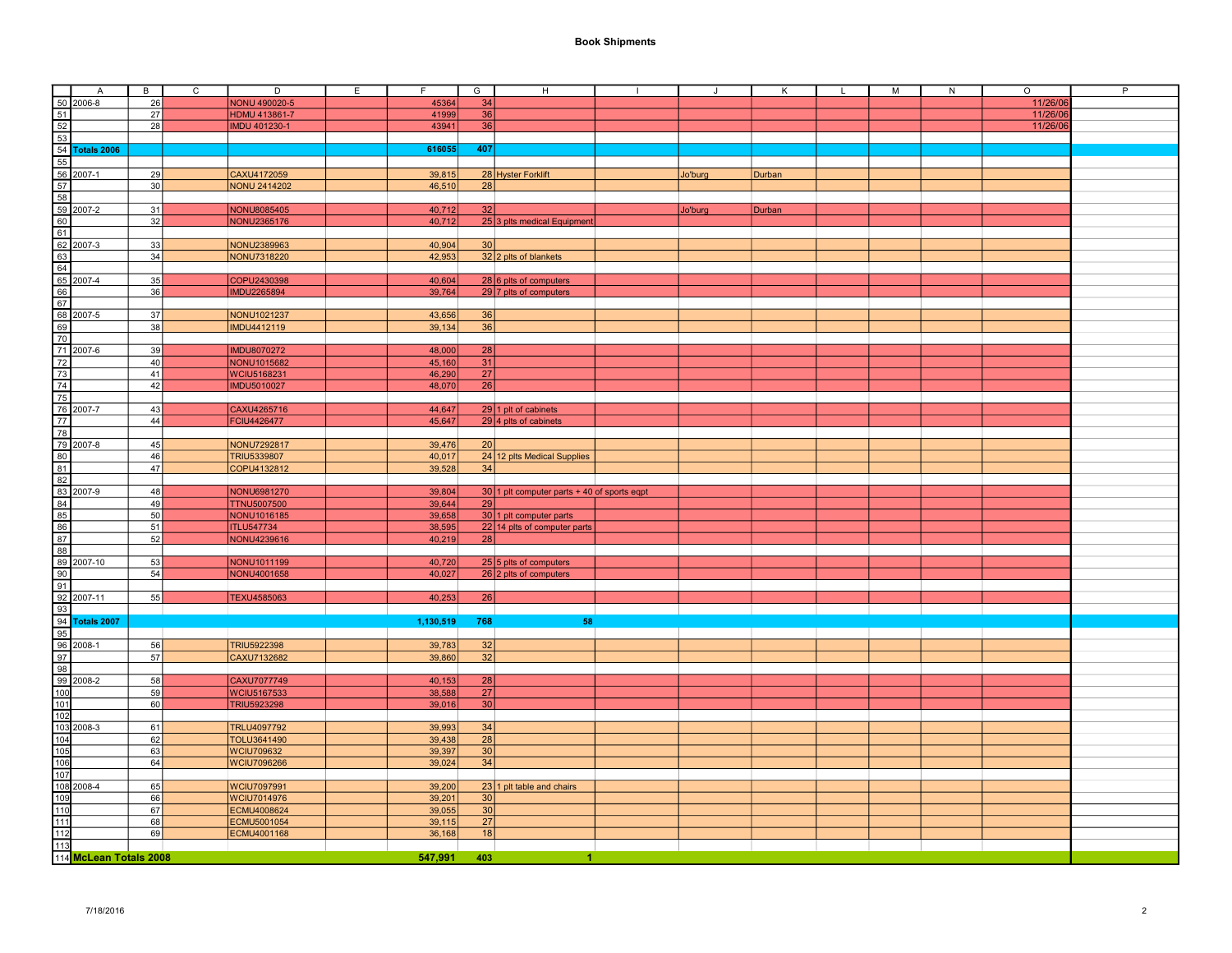|                                        | $\overline{A}$                         | В               | С          | D                                     | E             | F             | G       | H                           |                  |               | ĸ           |         | М                  | N         | $\circ$                                         | P                                                      |
|----------------------------------------|----------------------------------------|-----------------|------------|---------------------------------------|---------------|---------------|---------|-----------------------------|------------------|---------------|-------------|---------|--------------------|-----------|-------------------------------------------------|--------------------------------------------------------|
|                                        | 115 Total McLean 2006-08               |                 |            |                                       |               | 1,678,510     | 1171    | 59                          |                  |               |             |         |                    |           |                                                 |                                                        |
| 116                                    |                                        |                 |            |                                       |               |               |         |                             |                  |               |             |         |                    |           |                                                 |                                                        |
| $\frac{117}{118}$                      |                                        |                 |            |                                       |               |               |         |                             |                  |               |             |         |                    |           |                                                 |                                                        |
|                                        |                                        |                 |            | Hurricane Ike Transfer McLean to Exel |               |               |         | <b>Operations disrupted</b> |                  |               |             |         |                    |           |                                                 |                                                        |
|                                        | $\frac{119}{120}$ 2008-5               |                 |            |                                       |               |               |         |                             |                  |               |             |         |                    |           |                                                 |                                                        |
|                                        |                                        | 70              |            | GSTU9024499                           |               | 42,044        | 44      |                             |                  |               |             |         |                    |           |                                                 |                                                        |
| $\frac{121}{122}$                      |                                        | 71              |            | GSTU9024499?                          |               | 45,740        | 24      |                             |                  |               |             |         |                    |           |                                                 |                                                        |
|                                        |                                        |                 |            |                                       |               |               |         |                             |                  |               |             |         |                    |           |                                                 |                                                        |
|                                        |                                        |                 |            |                                       |               |               |         | 2 plts computers + 2 plts   |                  |               |             |         |                    |           |                                                 |                                                        |
|                                        | 123 2008-6                             | 72              |            | UXXU4542332                           |               | 44,100        |         | 28 Furniture                |                  |               |             |         |                    |           |                                                 |                                                        |
| 124                                    |                                        | 73              |            | RJCU7876106                           |               | 50,119        | 32      |                             |                  | Jo'burg       | Durban      |         |                    |           |                                                 |                                                        |
| 125                                    |                                        |                 |            |                                       |               |               |         |                             |                  |               |             |         |                    |           |                                                 |                                                        |
| 126                                    |                                        |                 |            |                                       |               |               |         |                             |                  |               |             |         |                    |           |                                                 |                                                        |
|                                        |                                        |                 | Date       |                                       |               |               |         |                             |                  |               |             |         |                    |           |                                                 |                                                        |
|                                        |                                        |                 | Equipment  |                                       | Date Loaded   |               | Pallets |                             |                  |               | Destination |         | Fumigated          |           | Depature Date &                                 |                                                        |
|                                        | 127 Shipment No.                       | Seq. No         | Arrived    | Container#                            | @ Exel        | Pounds Loaded |         | Loaded Additional Items     | Booking #        | Destination   | Port        | Seal #  | Date               | C/O Date  | Time                                            | Donor                                                  |
| 128                                    |                                        |                 |            |                                       |               |               |         |                             |                  |               |             |         |                    |           |                                                 |                                                        |
|                                        |                                        |                 |            |                                       |               |               |         |                             |                  |               |             |         |                    |           |                                                 |                                                        |
|                                        | 129 2008-7                             | 74              | 7/31/2008  | NONU450199-8                          | 8/26/2008     | 45,740        | 24      |                             | ND000460         | Jo'burg       | Durban      | 4298022 | 10/29/2008         |           | 10/29/2009 10/28/2008 3:15PM                    |                                                        |
|                                        | 130 2008 Total Exel                    |                 |            |                                       |               | 227,743       |         |                             |                  |               |             |         |                    |           |                                                 |                                                        |
|                                        | 131 2008 Totals                        |                 |            |                                       |               | 1,003,477     | 555     |                             |                  |               |             |         |                    |           |                                                 |                                                        |
| 132                                    |                                        |                 |            |                                       |               |               |         |                             |                  |               |             |         |                    |           |                                                 |                                                        |
|                                        |                                        |                 |            |                                       |               |               |         |                             |                  |               |             |         |                    |           |                                                 |                                                        |
|                                        |                                        |                 |            |                                       |               |               |         |                             | ND000460         |               |             | 952421& |                    |           |                                                 |                                                        |
|                                        | 133 2009-1                             | <b>75</b>       | 12/3/2008  | UXXU454233-2?                         | 12/4/2009     | 43,131        | 28      |                             |                  | Jo'burg       | Durban      | 952424  | 12/13/2008         |           | 12/18/2008 9:00AM                               |                                                        |
|                                        |                                        |                 |            |                                       |               |               |         |                             |                  |               |             |         |                    |           |                                                 |                                                        |
| 134                                    |                                        | 76              | 12/16/2008 | RJCU787610-6?                         | 12/16/2008    | 45,746        | 32      |                             | ND000460         | Jo'burg       | Durban      | 4297036 | 12/18/2009         |           | 12/19/2008 12/19/2008 2:00PM                    |                                                        |
| 135                                    |                                        |                 |            |                                       |               |               |         |                             |                  |               |             |         |                    |           |                                                 |                                                        |
|                                        | 136 2009-2<br>137                      | 77              | 1/6/2009   | GSTU939919-7                          | 1/14/2009     | 38,497        | 25      |                             | ND000606         | Durban        | Durban      | 5238190 | 3/5/2009           |           | 5/22/2009 05/18/2009 1:25PM                     |                                                        |
|                                        |                                        |                 |            |                                       |               |               |         |                             |                  |               |             |         |                    |           |                                                 |                                                        |
|                                        | 138 2009-3                             | 78              | 1/7/2009   | GSTU692852-7                          | 3/2/2009      | 39,977        | 31      |                             | <b>HOU382742</b> | Matsapha      | Durban      | 5239349 |                    |           | 4/23/2009 04/21/2009 9:00AM                     |                                                        |
| 139                                    |                                        |                 |            |                                       |               |               |         |                             |                  |               |             |         |                    |           |                                                 |                                                        |
|                                        | 140 2009-4                             | 79              | 3/3/2009   | EMCU402508-8                          | 3/19/2009     | 43,913        | 34      |                             | HOU421556        | Chennai India | Chennai     | 5238195 | 3/23/2009          |           | 5/20/2009 05/19/2009 3:00PM                     |                                                        |
| 141                                    |                                        |                 |            |                                       |               |               |         |                             |                  |               |             |         |                    |           |                                                 |                                                        |
|                                        | 142 2009-5                             | 80              | 3/3/2009   | ICSU185494-3                          | 3/3/2009      | 39,564        | 34      |                             | ND000823         | Capetown      | Capetown    | 5239350 |                    |           | 4/21/2009 04/20/2009 12:15PM                    |                                                        |
| $\overline{143}$                       |                                        |                 |            |                                       |               |               |         |                             |                  |               |             |         |                    |           |                                                 |                                                        |
|                                        |                                        |                 |            |                                       |               |               |         |                             |                  |               |             | 846075& |                    |           |                                                 |                                                        |
|                                        | 144 2009-6                             | 81              | 5/8/2009   | 966355-5                              | 6/17/2009     | 40,004        | 29      |                             | HOU412144        | Jo'burg       | Durban      | 846111  |                    |           |                                                 | 07/10/2009 10:00AN Mediterranean Shipping Co           |
|                                        |                                        |                 |            |                                       |               |               |         |                             |                  |               |             |         |                    |           |                                                 | Rotary Clubs of Picton,                                |
|                                        |                                        |                 |            |                                       |               |               |         |                             |                  |               |             |         |                    |           |                                                 | Ontario and Anaheim.                                   |
| 145                                    |                                        | 82              | 7/2/2009   | EMCU402127-2                          | 7/13/2009     | 39.978        | 26      |                             | ND001039         | Jo'burg       | Durban      | 5238470 | 7/21/2009          |           | 8/7/2009 07/30/2009 10:45PN California          |                                                        |
| 146                                    |                                        | 83              | 7/2/2009   | TOLU360961-0                          | 7/9/2009      | 39,370        | 27      |                             | <b>HOU412147</b> | Jo'burg       | Durban      | 846111  | 7/10/2009          |           | 07/22/2009 7:45AM Lenore Miller                 |                                                        |
|                                        |                                        | 84              | 7/24/2009  | <b>INBU481793-4</b>                   | 7/24/2009     | 40.263        | 30      |                             | ND001039         | Jo'burg       | Durban      | 5238500 | 7/28/2009          | 7/29/2009 | 07/29/2009<br>10:00A                            | Lenore Miller                                          |
| $\frac{147}{148}$                      |                                        |                 |            |                                       |               |               |         |                             |                  |               |             |         |                    |           |                                                 |                                                        |
|                                        | $\frac{119}{149}$ 2009-7               | 85              |            | 7/31/2009 STMU460163-6                | 8/2/2009      | 40,216        | 24      |                             | ND001093         | CapeTown      | Capetown    | 846135  | 8/5/2009           |           | 8/25/2009 08/21/2009 11:15AM                    |                                                        |
|                                        |                                        |                 |            |                                       |               |               |         |                             |                  |               |             |         |                    |           |                                                 |                                                        |
|                                        |                                        | 86              |            | 8/4/2009 INBU486455-6                 | 8/4/2009      | 40,000        | 26      |                             | ND001277         | Jo'burg       | Durban      | 4460012 | 11/6/2009          |           | 11/11/2009 11/10/2009 11:30A RC West Unicersity |                                                        |
|                                        | $\frac{151}{152}$ $\frac{2009-8}{152}$ | 87              |            | 8/21/2009 EMCU404127-9                | 8/24/2009     | 40,154        | 34      |                             | ND001277         | Jo'burg       | Durban      | 4460006 | 11/6/2009          |           | 11/11/2009 11/10/2009 11:30A Ewald Visser       |                                                        |
|                                        |                                        | 88              |            | 11/10/2009 TRLU432438-7               | 11/10/2009    | 39.631        | 26      |                             | ND001277         | Jo'burg       | Durban      | 4460065 | 11/10/2009         |           |                                                 | 11/11/2009 11/11/2009 3:40 PM Barbara & Charlie Clemmo |
| $rac{153}{154}$                        |                                        | 89              |            | 11/10/2009 ECMU402784-0               | 11/10/2009    | 39,984        | 74      |                             | ND001277         | Jo'burg       | Durban      |         | 4460038 11/10/2009 |           | 11/11/2009 11/11/2009 3:35PM RC Seabrook        |                                                        |
|                                        |                                        |                 |            |                                       |               |               |         |                             |                  |               |             |         |                    |           |                                                 |                                                        |
| $\frac{155}{155}$<br>$\frac{156}{157}$ | 2009-9                                 | 90              |            | 11/20/2009 ECMU4028467                | 12/7/2009     | 39,934        | 31      |                             | ND001299         |               | Durban      |         | 5179122 122009     |           |                                                 | 12/10/2009 12/09/2009 10:00ar Barbara & Charlie Clemmo |
|                                        |                                        | 91              |            | 11/20/2009 ECMU4049789                | 12/7/2009     |               | 31      |                             | ND001299         | Jo'burg       |             |         |                    |           |                                                 |                                                        |
|                                        |                                        | 92              |            |                                       |               | 39,542        |         |                             |                  | Jo'burg       | Durban      |         | 5179133 12.2009    |           | 12/10/2009 12/10/2009 8:00am RC West University |                                                        |
| 158<br>159                             |                                        |                 |            | 12/9/2009 STMU460010-0                | 12/9/2009     | 40.639        | 28      |                             | ND001299         | Jo'burg       | Durban      |         | 5179119 12//2009   |           | 12/10/2009 12/11/2009 9:50AM Lenore Miller      |                                                        |
|                                        |                                        | 93              |            | 12/10/2009 INBU481269-7               | 12/10/2009    | 39.489        | 39      |                             | ND001299         | Jo'burg       | Durban      |         | 5179118 12//2009   |           | 12/10/2009 12/20099:51AM                        | D6990                                                  |
| 160                                    |                                        |                 |            |                                       |               |               |         |                             |                  |               |             |         |                    |           |                                                 |                                                        |
|                                        | 161 2009-10                            | 94              |            | 12/16/2009 ECMU401490-0               | 12/18/2009    | 40,109        | 33      |                             | ND001471         | Jo'burg       | Durban      |         | 5179215 12/29/2009 | 1/8/2010  |                                                 | Lenore Miller                                          |
| 162                                    |                                        | 95              |            | 12/17/2009 ECMU401954-7               | 12/18/2009    | 42,039        | 32      |                             | ND001471         | Jo'burg       | Durban      | 5179199 | 12/29/2009         | 1/8/2010  |                                                 | Chuck & Becky Mason                                    |
| $\frac{163}{164}$                      |                                        | 96              |            | 1/7/2010 TOLU355171-3                 |               | 39,869        | 37      |                             | ND001471         | Jo'burg       | Durban      | 5183495 | 1/8/2010           | 1/10/2010 |                                                 | <b>Bob Robinson</b>                                    |
|                                        |                                        |                 |            |                                       |               |               |         |                             |                  |               |             |         |                    |           |                                                 |                                                        |
|                                        | 165 2009 Totals                        |                 |            |                                       |               | 892,049       | 711     |                             |                  |               |             |         |                    |           |                                                 |                                                        |
| 166                                    |                                        |                 |            |                                       |               |               |         |                             |                  |               |             |         |                    |           |                                                 |                                                        |
|                                        | 167 2010-1                             | 97 <sup>1</sup> | 5/18/2009  | MSCU408044-3                          | Rep'd 12/28/2 | 39,694        | 24      |                             | ND001958         | Capetown      | Capetown    | 4512636 |                    |           |                                                 |                                                        |
|                                        |                                        |                 |            |                                       |               |               |         |                             |                  |               |             |         |                    |           |                                                 |                                                        |
| 168                                    | 169 2010-2                             | 98              |            | TRLU412548-8                          |               | 39.219        | 36      |                             | ND001774         |               |             |         |                    |           |                                                 |                                                        |
|                                        |                                        |                 |            |                                       | 5/26/2010     |               |         |                             |                  | Jo'burg       | Durban      | 6023299 |                    |           |                                                 | District 5730                                          |
| 170                                    |                                        | 99              |            | SUDU445652-8                          | 5/26/2010     | 39,878        |         | $21$ 4 plts used computers  | ND001774         | Jo'burg       | Durban      | 6023216 |                    |           |                                                 | District 7150                                          |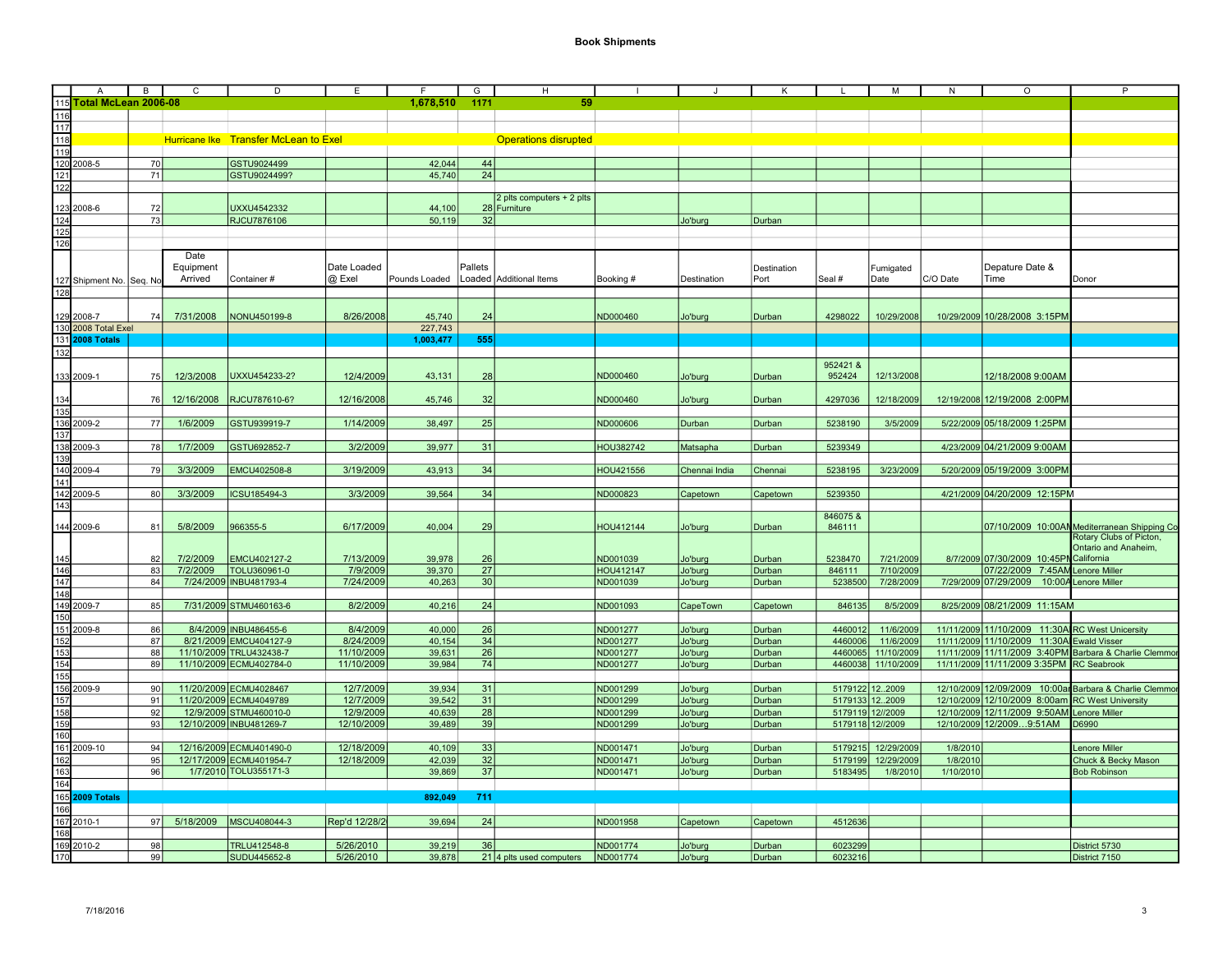|                                                                                                                          | $\overline{A}$                        | $\overline{B}$ | $\overline{c}$ | D                   | E           | F             | G       | H                                        |              |                       | K            |           | M                  | ${\sf N}$ | $\circ$            | P                   |
|--------------------------------------------------------------------------------------------------------------------------|---------------------------------------|----------------|----------------|---------------------|-------------|---------------|---------|------------------------------------------|--------------|-----------------------|--------------|-----------|--------------------|-----------|--------------------|---------------------|
| 171                                                                                                                      |                                       | 100            |                | CMCU404368-6        | 5/26/2010   | 39,430        | 36      |                                          | ND001774     | Jo'burg               | Durban       | 6023225   |                    |           |                    | District 9300       |
| 172                                                                                                                      |                                       |                |                |                     |             |               |         |                                          |              |                       |              |           |                    |           |                    |                     |
|                                                                                                                          |                                       |                | Date           |                     |             |               |         |                                          |              |                       |              |           |                    |           |                    |                     |
|                                                                                                                          |                                       |                | Equipment      |                     | Date Loaded |               | Pallets |                                          |              |                       |              |           |                    |           | Depature Date &    |                     |
|                                                                                                                          |                                       |                |                |                     |             |               |         |                                          |              |                       | Destination  |           | Fumigated          |           |                    |                     |
|                                                                                                                          | 173 Shipment No. Seq. No              |                | Arrived        | Container#          | @ Exel      | Pounds Loaded |         | Loaded Additional Items                  | Booking #    | Destination           | Port         | Seal #    | Date               | C/O Date  | Time               | Donor               |
| 174 2010-3                                                                                                               |                                       | 101            | 5/26/2010      | TRIU467460-5        | 5/27/2010   | 43,630        | 34      |                                          | ND001958     | Capetown              | Capetown     | 102335    |                    |           |                    |                     |
| 175                                                                                                                      |                                       |                |                |                     |             |               |         |                                          |              |                       |              |           |                    |           |                    |                     |
| 176 2010-4                                                                                                               |                                       | 102            |                | TRLU478354-0        |             | 40,000        |         | 22 70 Desks/70 Chairs                    | 038HOU537820 | Swaziland             | Durban       | 6170011   |                    |           | 07/22/2010 11:00am |                     |
| 177                                                                                                                      |                                       |                |                |                     |             |               |         |                                          |              |                       |              |           |                    |           |                    |                     |
| 178 2010-5                                                                                                               |                                       | 103            |                | TRIU455529-4        |             | 38,484        | 30      |                                          | ND002217     | Lusaka                | Beira        | 6170457   |                    |           |                    |                     |
| $\frac{179}{180}$ $\frac{2010}{2010}$                                                                                    |                                       |                |                |                     |             |               |         |                                          |              |                       |              |           |                    |           |                    |                     |
|                                                                                                                          |                                       | 104            |                | PRSU410229-4        |             | 39,344        |         | 23 35 Desks                              | ND002218     | Lilongwe              | <b>Beira</b> | 6169995   |                    |           |                    |                     |
| 181                                                                                                                      |                                       |                |                |                     |             |               |         |                                          |              |                       |              |           |                    |           |                    |                     |
| 182 2010-7                                                                                                               |                                       | 105            | 8/4/2010       | TPHU4678199         |             | 39,757        |         | $22 69$ Desks                            | ND002219     | Harare                | <b>Beira</b> | 6169956   | 8/17/2010          |           |                    |                     |
| 183                                                                                                                      |                                       |                |                |                     |             |               |         |                                          |              |                       |              |           |                    |           |                    |                     |
| 184 2010-8                                                                                                               |                                       | 106            |                | CARU4698794         |             | 39,742        | 19      |                                          | 038HOU532984 | <b>Hibiscus Coast</b> | Durban       | 6169919   | 8/17/2010          |           |                    | <b>MSC</b>          |
| 185                                                                                                                      |                                       |                |                |                     |             |               |         |                                          |              |                       |              |           |                    |           |                    |                     |
|                                                                                                                          |                                       |                |                |                     |             |               |         |                                          |              |                       |              |           |                    |           |                    |                     |
| 186 2010-9                                                                                                               |                                       | 107            |                | MSCU428694 3        |             | 39,742        |         | 28 9 Pallets Used Computers 038HOU532983 |              | Joburg                | Durban       | 6169993   | 8/17/2010          |           |                    | <b>MSC</b>          |
| 187                                                                                                                      |                                       |                |                |                     |             |               |         |                                          |              |                       |              |           |                    |           |                    |                     |
| 188 2010-10                                                                                                              |                                       | 108            | 8/19/2010      | TRIU580497-7        |             | 39,216        | 29      |                                          | ND002358     | Joburg                | Durban       | 6213084   |                    |           |                    | 9/8/2010 Seabrook   |
| 189                                                                                                                      |                                       | 109            | 8/21/2010      | MSCU420069-9        |             | 39,071        |         | 29 30 Desks, 50 Chairs                   | ND002358     | Joburg                | Durban       | 6213079   |                    |           | 9/9/2010 Arlington |                     |
|                                                                                                                          |                                       |                |                |                     |             |               |         | 2 Tables, 2 Desk, 37                     |              |                       |              |           |                    |           |                    |                     |
|                                                                                                                          |                                       |                |                |                     |             |               |         | School Desks, 35 chairs,                 |              |                       |              |           |                    |           |                    |                     |
| 190                                                                                                                      |                                       | 110            | 8/19/2010      | TRIU579335-3        |             | 39,349        |         | 20 4 Filing Cabinets                     | ND002358     | Joburg                | Durban       | 6213082   | 9/30/2010          |           | 9/8/2010 5890      |                     |
| 191                                                                                                                      |                                       |                |                |                     |             |               |         |                                          |              |                       |              |           |                    |           |                    |                     |
| 192 2010-11                                                                                                              |                                       | 111            | 9/27/2010      | CRXU415254-5        | 9/28/2010   | 39,795        |         | 26 Books                                 | ND002499     | Capetown              | Capetown     | 6211704   | 10/4/2010          |           |                    |                     |
| 193                                                                                                                      |                                       |                |                |                     |             |               |         |                                          |              |                       |              |           |                    |           |                    |                     |
| 194 2010-12                                                                                                              |                                       | 112            | 9/29/2010      | CAXU 706216-3       | 10/1/2010   | 39,754        |         | 25 Books                                 | ND002483     | Johannesburg          | Durban       | 6211717   | 10/6/2010          |           |                    |                     |
| 195                                                                                                                      |                                       | 113            | 10/4/2010      | <b>TRIU 5340285</b> | 10/6/2010   | 39,996        |         | 30 Books                                 | ND002483     | Johannesburg          | Durban       | 6211796   | 10/12/2010         |           |                    |                     |
| 196                                                                                                                      |                                       |                |                |                     |             |               |         |                                          |              |                       |              |           |                    |           |                    |                     |
| 197 2010-13                                                                                                              |                                       | 114            | 10/4/2010      | OOLU 7130560        | 10/7/2010   | 39,864        |         | 26 Books                                 | ND002606     | Capetown              | Capetown     |           | 10/12/2010         |           |                    |                     |
| 198                                                                                                                      |                                       |                |                |                     |             |               |         |                                          |              |                       |              |           |                    |           |                    |                     |
| 199 2010-14                                                                                                              |                                       | 115            | 10/6/2010      | TGHU 741615-2       | 10/12/2010  | 39,895        |         | 26 Books                                 | ND002722     | Jo'burg               | Durnan       |           | 6211616 10/14/2010 |           |                    |                     |
|                                                                                                                          |                                       |                |                |                     |             |               |         |                                          |              |                       |              |           |                    |           |                    |                     |
|                                                                                                                          |                                       | 116            | 10/6/2010      | AMZU 836158-0       | 10/21/2010  | 39,437        |         | 23 Books                                 | ND002722     | Jo'burg               | Durban       |           |                    |           |                    |                     |
|                                                                                                                          |                                       |                |                |                     |             |               |         |                                          |              |                       |              |           |                    |           |                    |                     |
|                                                                                                                          |                                       | 117            | 10/16/2010     | CAXU483662-5        | 10/21/2010  | 39,916        |         | 31 Books                                 | ND002606     | Capetown              | Capetown     |           |                    |           |                    |                     |
|                                                                                                                          |                                       |                |                |                     |             |               |         |                                          |              |                       |              |           |                    |           |                    |                     |
|                                                                                                                          |                                       | 118            | 10/21/2010     | TRLU 476150-9       | 11/1/2010   | 39,444        |         | 37 Books                                 | 038HOU554443 | Nigdi, India          | Nhava Sheva  |           |                    |           |                    |                     |
|                                                                                                                          |                                       |                |                |                     |             |               |         |                                          |              |                       |              |           |                    |           |                    |                     |
|                                                                                                                          |                                       | 119            | 10/19/2010     | GATU8187052         | 10/19/2010  | 39,830        |         | 32 Books & computers                     | ND002722     | Johannesburg          | Durban       | 6211662   |                    |           |                    |                     |
|                                                                                                                          |                                       |                |                |                     |             |               |         |                                          |              |                       |              |           |                    |           |                    |                     |
|                                                                                                                          |                                       | 120            | 10/29/2010     | CAXU481550-9        | 11/17/2010  | 39,400        |         | 38 Books                                 |              | Nigdi, India          | Nhava Sheva  | 6031952   |                    |           |                    |                     |
|                                                                                                                          |                                       |                |                |                     |             |               |         |                                          |              |                       |              |           |                    |           |                    |                     |
| 199 2010-14<br>200<br>202<br>203 2010-16<br>203 2010-16<br>205<br>207 2010-18<br>208<br>209 2010-19<br>210<br>210<br>210 |                                       |                | Date           |                     |             |               |         |                                          |              |                       |              |           |                    |           |                    |                     |
|                                                                                                                          |                                       |                |                |                     |             |               | Pallets |                                          |              |                       |              |           |                    |           |                    |                     |
|                                                                                                                          |                                       |                | Equipment      |                     | Date Loaded |               |         |                                          |              |                       | Destination  |           | Fumigated          |           | Depature Date &    |                     |
|                                                                                                                          | 211 Shipment No.<br>212 2010-20       | Seq. No        | Arrived        | Container#          | @ Exel      | Pounds Loaded |         | Loaded Additional Items                  | Booking #    | Destination           | Port         | Seal #    | Date               | C/O Date  | Time               | Donor               |
|                                                                                                                          |                                       | 121            | 10/29/2010     | TGHU718249-7        | 11/1/2050   | 39.983        |         | 25 Books                                 | 038HOU616837 | Swaziland             |              | 6032069   |                    |           |                    |                     |
| 213<br>214 2010-21<br>215                                                                                                |                                       |                |                |                     |             |               |         |                                          |              |                       |              |           |                    |           |                    |                     |
|                                                                                                                          |                                       | 122            | 10/29/2010     | TEXU544083-0        | 11/1/2010   | 39,377        |         | 29 Books                                 | ND003339     | Jo'burg               | Durban       | 6032085   |                    |           |                    |                     |
|                                                                                                                          |                                       |                |                |                     |             |               |         |                                          |              |                       |              |           |                    |           |                    |                     |
|                                                                                                                          |                                       | 123            | 11/10/2010     | TEXU538311-2        | 11/15/2010  | 39,758        |         | 28 Books                                 | ND002722     | Jo'burg               | Durban       | 6031990   |                    |           |                    |                     |
|                                                                                                                          |                                       |                |                |                     |             |               |         |                                          |              |                       |              |           |                    |           |                    |                     |
| 215<br>216 2010-22<br>217<br>218 2010-23                                                                                 |                                       | 124            | 11/10/2010     | TOLU170694-5        | 11/15/2010  | 39279         |         | 26 Books                                 | ND002722     | Jo'burg               | Durban       | 6031945   |                    |           |                    |                     |
|                                                                                                                          |                                       |                |                |                     |             |               |         |                                          |              |                       |              |           |                    |           |                    |                     |
|                                                                                                                          | 219<br>220 2010 Totals                |                |                |                     |             | 1,113,059     | 775     |                                          |              |                       |              |           |                    |           |                    |                     |
|                                                                                                                          |                                       |                | Date           |                     |             |               |         |                                          |              |                       |              |           |                    |           |                    |                     |
|                                                                                                                          |                                       |                | Equipment      |                     | Date Loaded |               | Pallets |                                          |              |                       | Destination  |           | Fumigated          |           | Depature Date &    |                     |
|                                                                                                                          |                                       |                | Arrived        | Container#          | @ Exel      | Pounds Loaded |         | Loaded Additional Items                  | Booking #    | Destination           | Port         | Seal #    | Date               | C/O Date  | <b>Time</b>        | Donor               |
|                                                                                                                          |                                       | Seq. No        |                |                     |             |               |         |                                          |              |                       |              |           |                    |           |                    |                     |
|                                                                                                                          |                                       |                |                |                     |             |               |         |                                          |              |                       |              |           |                    |           |                    |                     |
|                                                                                                                          | 221 Shipment No.<br>222<br>223 2011-1 | 125            | 1/11/2011      | SUDU458690-1        | 1/19/2011   | 39,509        |         | 26 Books                                 | ND003339     | Jo'burg               | Durban       | KYL626392 |                    |           |                    |                     |
|                                                                                                                          |                                       |                |                |                     |             |               |         |                                          |              |                       |              |           |                    |           |                    |                     |
|                                                                                                                          | 2011-2                                | 126            | 1/11/2011      | GATU824146-7        | 1/19/2011   | 39,471        |         | 26 Books                                 | late April   | Pinetown              | Durban       | KYL626386 |                    |           |                    |                     |
|                                                                                                                          |                                       |                |                |                     |             |               |         |                                          |              |                       |              |           |                    |           |                    |                     |
| 224<br>225<br>225<br>226<br>227<br>2011-3                                                                                |                                       | 127            | 2/10/2011      | CCLU7542140         | 2/10/2011   | 39,264        |         | 29 Books                                 | ND003339     | Jo'burg               | Durban       | KYL645573 |                    |           | 3/15/2011 9AM      | Chuck & Becky Mason |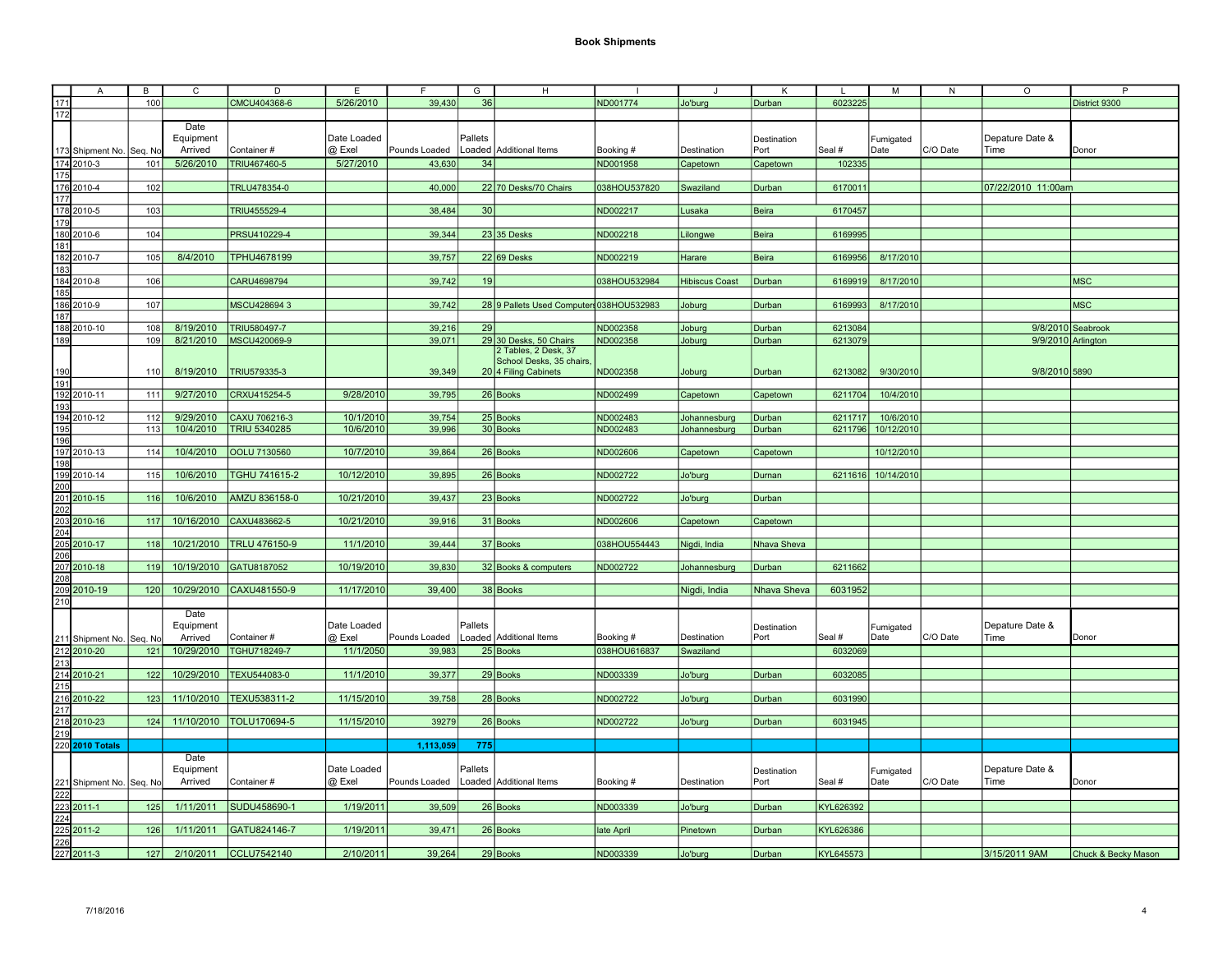| $\mathsf{A}$                                                                                                                                                                                                                                                                         | B   | С         | D                 | E          | F.     | G | H                                        | -1           | J         | К                 | L.        | м         | N | $\circ$           | P                      |
|--------------------------------------------------------------------------------------------------------------------------------------------------------------------------------------------------------------------------------------------------------------------------------------|-----|-----------|-------------------|------------|--------|---|------------------------------------------|--------------|-----------|-------------------|-----------|-----------|---|-------------------|------------------------|
| 228<br>229 2011-4<br>230<br>231 2011-5<br>232                                                                                                                                                                                                                                        |     |           |                   |            |        |   |                                          |              |           |                   |           |           |   |                   |                        |
|                                                                                                                                                                                                                                                                                      | 128 | 2/10/2011 | CCLU7503134       | 2/14/2011  | 39.928 |   | 28 Books                                 | ND003339     | Jo'burg   | Durban            | KYL645607 |           |   | 3/15/2011 9AM     | Chuck & Becky Mason    |
|                                                                                                                                                                                                                                                                                      |     |           |                   |            |        |   |                                          |              |           |                   |           |           |   |                   |                        |
|                                                                                                                                                                                                                                                                                      | 129 | 3/15/2011 | AMZU 839275-0     | 3/18/2011  | 39,756 |   | 28 Books                                 | ND003325     | Capetown  | Capetown          | KYL645682 |           |   | 04/25/2011 8:30AM |                        |
|                                                                                                                                                                                                                                                                                      |     |           |                   |            |        |   |                                          |              |           |                   |           |           |   |                   |                        |
|                                                                                                                                                                                                                                                                                      | 130 | 3/15/2011 | CAXU 494925-7     | 4/1/2011   | 40,084 |   | 31 math & English                        | 038HOU607975 | Islamabad | Karachi           | KYL645819 |           |   | 04/06/2011 4:30PM |                        |
| $\frac{233}{234}$ 2011-6                                                                                                                                                                                                                                                             |     |           |                   |            |        |   |                                          |              |           |                   |           |           |   |                   |                        |
|                                                                                                                                                                                                                                                                                      | 131 | 3/15/2011 | HDMU 4335597      | 4/1/2011   | 39,317 |   | 23 Books                                 | ND003325     | Capetown  | Capetown          | KYL645825 |           |   | 4/8/2011 10AM     |                        |
|                                                                                                                                                                                                                                                                                      |     |           |                   |            |        |   |                                          |              |           |                   |           |           |   |                   |                        |
|                                                                                                                                                                                                                                                                                      | 132 | 3/15/2011 | HDMU 4341671      | 4/1/2011   | 39,606 |   | 28 Books                                 | ND003765     | Capetown  | Capetown          | KYL645821 |           |   | 4/8/2011 10AM     |                        |
|                                                                                                                                                                                                                                                                                      |     |           |                   |            |        |   |                                          |              |           |                   |           |           |   |                   |                        |
|                                                                                                                                                                                                                                                                                      | 133 | 4/8/2011  | CRXU 487104-5     | 4/16/2011  | 39.619 |   | 30 Books                                 | ND003765     | Capetown  | Capetown          | KYL645890 |           |   | 8/11/2011 9AM     |                        |
|                                                                                                                                                                                                                                                                                      |     |           |                   |            |        |   |                                          |              |           |                   |           |           |   |                   |                        |
|                                                                                                                                                                                                                                                                                      | 134 | 4/8/2011  | IEAU 453706-0     | 4/28/2011  | 40,125 |   | 29 Books                                 | ND003843     | JoBurg    | Durban            | KYL645878 |           |   |                   |                        |
|                                                                                                                                                                                                                                                                                      |     |           |                   |            |        |   |                                          |              |           |                   |           |           |   |                   |                        |
|                                                                                                                                                                                                                                                                                      | 135 | 4/11/2011 | FBLU 401712-0     | 4/27/2011  | 39,481 |   | 31 Books                                 | ND003843     | Joburg    | Durban            | KYL645923 |           |   | 5/11/2011 9AM     |                        |
|                                                                                                                                                                                                                                                                                      |     |           |                   |            |        |   |                                          |              |           |                   |           |           |   |                   |                        |
|                                                                                                                                                                                                                                                                                      | 136 | 4/8/2011  | SCZU 331903-5     | 4/12/2011  | 39,060 |   | 31 Books                                 | ND003843     | Joburg    | Durban            | KYL645814 |           |   | 5/12/2011 9AM     |                        |
|                                                                                                                                                                                                                                                                                      |     |           |                   |            |        |   |                                          |              |           |                   |           |           |   |                   |                        |
|                                                                                                                                                                                                                                                                                      | 137 | 5/30/2011 | TTNU 582127-0     | 5/31/2011  | 39714  |   | 26 Books                                 | ND003843     | Joburg    | Durban            | 734399    | 7/29/2011 |   | 8/3/2011 945AM    |                        |
|                                                                                                                                                                                                                                                                                      |     |           |                   |            |        |   |                                          |              |           |                   |           |           |   |                   |                        |
|                                                                                                                                                                                                                                                                                      | 138 | 6/1/2011  | CAXU 400297-8     | 6/1/2011   | 39,142 |   | 38 16 SCHOOL FURNITU 038HOU651475        |              | Swaziland | Swaziland         | 734400    | 7/29/2011 |   | 8/3/2011 950AM    |                        |
|                                                                                                                                                                                                                                                                                      |     |           |                   |            |        |   |                                          |              |           |                   |           |           |   |                   |                        |
|                                                                                                                                                                                                                                                                                      | 139 | 6/1/2011  | TRIU 525186-6     | 6/1/2011   | 39843  |   | 25 BOOKS                                 | ND004330     | Joburg    | Durban            | 734421    | 7/29/2011 |   | 8/3/2011 1015AM   | <b>Donation Letter</b> |
|                                                                                                                                                                                                                                                                                      |     |           |                   |            |        |   |                                          |              |           |                   |           |           |   |                   |                        |
|                                                                                                                                                                                                                                                                                      | 140 | 5/27/2011 | WSCU 405043-3     | 5/27/2011  | 40.100 |   | 37 12 SCHOOL FURNITU 038HOU665563        |              | Swaziland | Swaziland         | 673580    | 7/29/2011 |   | 8/3/2011 945AM    |                        |
|                                                                                                                                                                                                                                                                                      |     |           |                   |            |        |   |                                          |              |           |                   |           |           |   |                   |                        |
|                                                                                                                                                                                                                                                                                      | 141 | 8/3/2011  | GESU4028382       | 8/8/2011   | 39,448 |   | 38 Library books                         | ND004312     | Capetown  | Capetown          | KYL674367 |           |   |                   | <b>Donation Letter</b> |
|                                                                                                                                                                                                                                                                                      |     |           |                   |            |        |   |                                          |              |           |                   |           |           |   |                   |                        |
|                                                                                                                                                                                                                                                                                      | 142 | 8/3/2011  | FSCU4236143       | 8/24/2011  | 43.192 |   | 38 Library books                         | ND004330     | Jobura    | Durban            | KYL674491 |           |   | 9/21/11 1110am    | <b>Donation Letter</b> |
|                                                                                                                                                                                                                                                                                      |     |           |                   |            |        |   |                                          |              |           |                   |           |           |   |                   |                        |
|                                                                                                                                                                                                                                                                                      | 143 | 8/3/2011  | WFHU4093490       | 8/31/2011  | 44,012 |   | 30 Library Books                         | ND004312     | Capetown  | Capetown          | KYL674408 |           |   |                   | <b>Donation Letter</b> |
| 235 2011-7<br>236 2011-8<br>238 239 2011-9<br>241 2011-10<br>244 2011-11<br>244 2011-11<br>245 2011-11<br>245 2011-14<br>255 2011-14<br>255 2011-11<br>255 2011-11<br>255 2011-11<br>255 2011-11<br>255 2011-11<br>255 2011-11<br>255 2011-11<br>255 2011-11<br>255 2011-11<br>255 2 |     |           |                   |            |        |   |                                          |              |           |                   |           |           |   |                   |                        |
|                                                                                                                                                                                                                                                                                      | 144 | 8/3/2011  | ACLU2173787       | 8/8/2011   | 39,882 |   | 35 Books                                 | ND004330     | Joburg    | Durban            | KYL674363 |           |   |                   | <b>Donation Letter</b> |
|                                                                                                                                                                                                                                                                                      |     |           |                   |            |        |   |                                          |              |           |                   |           |           |   |                   |                        |
|                                                                                                                                                                                                                                                                                      | 145 | 8/24/2011 | CCLU4131377       | 8/24/2011  | 44,000 |   | 33 North Forest Books                    | 038HOU676994 | Swaziland | Swaziland         | KYL674480 |           |   | 9/23/11 800am     | <b>Donation Letter</b> |
|                                                                                                                                                                                                                                                                                      |     |           |                   |            |        |   |                                          |              |           |                   |           |           |   |                   |                        |
|                                                                                                                                                                                                                                                                                      | 146 | 8/24/2011 | TRIU5886851       | 8/31/2011  | 43,722 |   | 26 Wisconsin Books                       | 038HOU676994 | Swaziland | Swaziland         | KYL674401 |           |   | 9/21/11 1110am    | <b>Donation Letter</b> |
|                                                                                                                                                                                                                                                                                      |     |           |                   |            |        |   |                                          |              |           |                   |           |           |   |                   |                        |
|                                                                                                                                                                                                                                                                                      | 147 | 8/25/2011 | CCLU414504-6      | 9/9/2011   | 43,667 |   | 24 Clear Creek ISD, 100 A 038 HOU 665563 |              | Swaziland | Swaziland         | KYL674423 |           |   | 9/21/11 8am       | <b>Donation Letter</b> |
|                                                                                                                                                                                                                                                                                      |     |           |                   |            |        |   |                                          |              |           |                   |           |           |   |                   |                        |
|                                                                                                                                                                                                                                                                                      | 148 | 9/21/2011 | HDMU617097-3 (HQ) | 10/28/2011 | 39,898 |   | 30 Mixed Books                           | ND004330     | Joburg    | Durban            | KYL675452 |           |   |                   | <b>Donation Letter</b> |
| 2011-20<br>262<br>263<br>264<br>265<br>2011-22<br>266<br>267<br>2011-23<br>269<br>2011-24<br>270<br>202<br>203<br>203<br>203<br>203                                                                                                                                                  |     |           |                   |            |        |   |                                          |              |           |                   |           |           |   |                   |                        |
|                                                                                                                                                                                                                                                                                      | 149 | 9/26/2011 | GESU 4036428 (HQ) | 11/17/2011 | 20,209 |   | 20 Gibbs Personal Effects, 038HOU674170  |              | Ghana     | Tema              | KYL654074 |           |   |                   | <b>Donation Letter</b> |
| 270<br>271 2011-25<br>272<br>273 2011-26<br>274<br>275<br>276<br>277<br>278                                                                                                                                                                                                          |     |           |                   |            |        |   |                                          |              |           |                   |           |           |   |                   |                        |
|                                                                                                                                                                                                                                                                                      | 150 | 12/1/2011 | FSCU408132-9      | 12/2/2011  | 40,000 |   | 26 Wisconsin Shipment   ND004330         |              | Namibia   | <b>Walvis Bay</b> | KYL654125 |           |   |                   | <b>Donation Letter</b> |
|                                                                                                                                                                                                                                                                                      |     |           |                   |            |        |   |                                          |              |           |                   |           |           |   |                   |                        |
|                                                                                                                                                                                                                                                                                      |     |           |                   |            |        |   |                                          |              |           |                   |           |           |   |                   |                        |
|                                                                                                                                                                                                                                                                                      |     |           |                   |            |        |   |                                          |              |           |                   |           |           |   |                   |                        |
|                                                                                                                                                                                                                                                                                      |     |           |                   |            |        |   |                                          |              |           |                   |           |           |   |                   |                        |
|                                                                                                                                                                                                                                                                                      |     |           |                   |            |        |   |                                          |              |           |                   |           |           |   |                   |                        |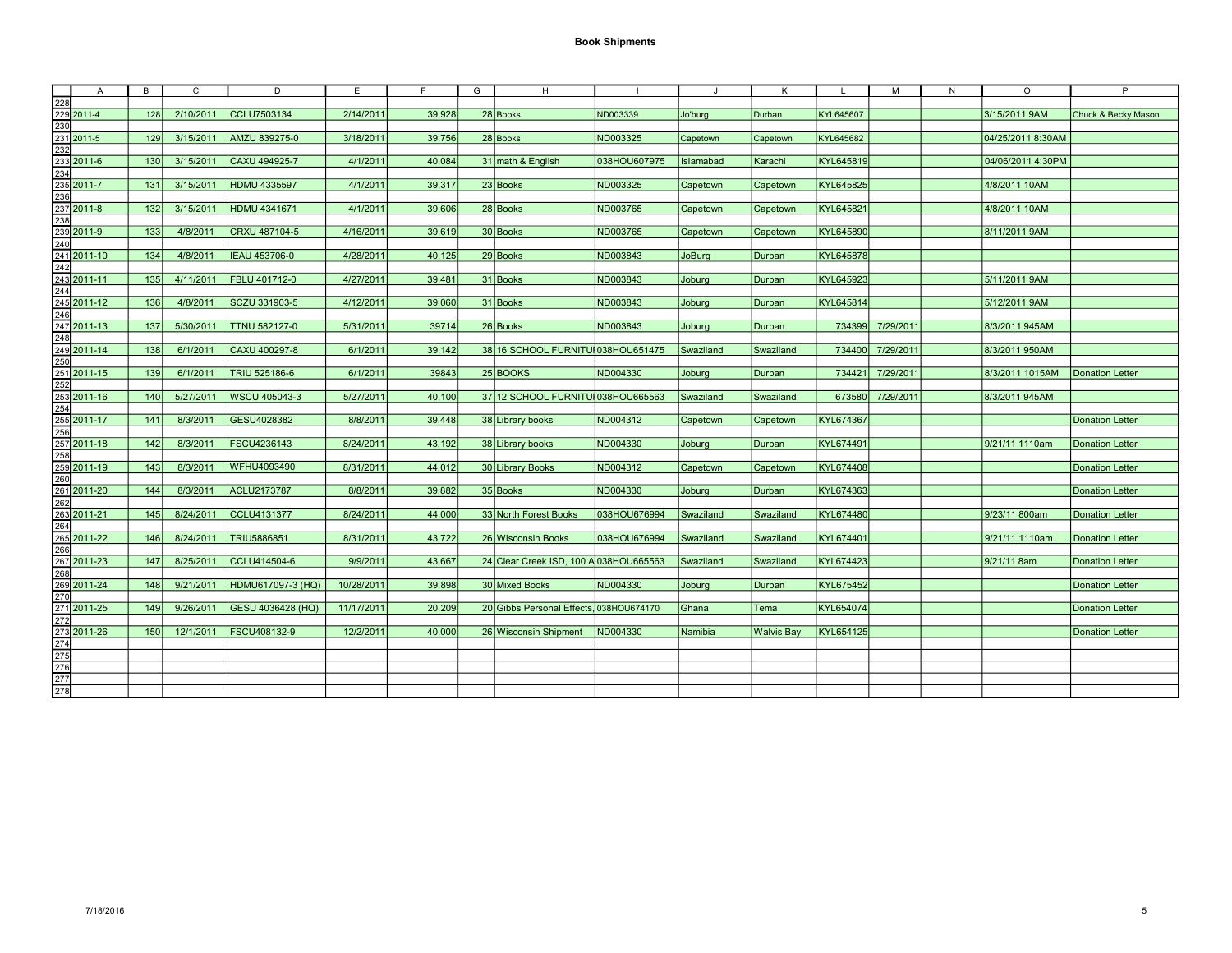| A                                                                                                                                                                                                                                                                               | $\overline{B}$ | C          | D                    | E           |               | G       | H                                                |                   |                   | К                 |           | M         | N        | $\circ$         | P                         |
|---------------------------------------------------------------------------------------------------------------------------------------------------------------------------------------------------------------------------------------------------------------------------------|----------------|------------|----------------------|-------------|---------------|---------|--------------------------------------------------|-------------------|-------------------|-------------------|-----------|-----------|----------|-----------------|---------------------------|
| 279 2011 Totals                                                                                                                                                                                                                                                                 |                |            |                      |             | 1,032,049     | 766     |                                                  |                   |                   |                   |           |           |          |                 |                           |
|                                                                                                                                                                                                                                                                                 |                | Date       |                      |             |               |         |                                                  |                   |                   |                   |           |           |          |                 |                           |
|                                                                                                                                                                                                                                                                                 |                | Equipment  |                      | Date Loaded |               | Pallets |                                                  |                   |                   | Destination       |           | Fumigated |          | Depature Date & |                           |
|                                                                                                                                                                                                                                                                                 | Seq. No        | Arrived    | Container#           | @ Exel      | Pounds Loaded |         | Loaded Additional Items                          | Booking #         | Destination       | Port              | Seal #    | Date      | C/O Date | Time            | Action                    |
|                                                                                                                                                                                                                                                                                 | 151            | 1/9/2012   | <b>TEXU 472771-7</b> | 1/30/2012   | 40,130        |         | 29 Literature, 2nd grade GU001287                |                   |                   |                   | KYL715887 |           |          |                 |                           |
| 280 Shipment No.<br>281 2012-1<br>282<br>283 2012-2<br>284                                                                                                                                                                                                                      |                |            |                      |             |               |         |                                                  |                   | Johannesburg      | Durban            |           |           |          |                 | <b>Donation Letter</b>    |
|                                                                                                                                                                                                                                                                                 |                |            |                      |             |               |         |                                                  |                   |                   |                   |           |           |          |                 |                           |
|                                                                                                                                                                                                                                                                                 | 152            | 1/10/2012  | TGHU 417570-3        | 2/2/2012    | 40,620        |         | 26 Books                                         | GU000663          | <b>HDCC</b>       | Capetown          | KYL652527 |           |          |                 | <b>Donation Letter</b>    |
| 284<br>285 2012-3<br>286<br>287 2012-4<br>288<br>289 2012-5<br>290                                                                                                                                                                                                              |                |            |                      |             |               |         |                                                  |                   |                   |                   |           |           |          |                 |                           |
|                                                                                                                                                                                                                                                                                 | 153            | 2/9/2012   | NONU012299-6         | 2/15/2012   | 39,136        |         | 35 Books                                         | GU000769          | Newlands          | Capetown          | KYL652745 |           |          |                 | <b>Donation Letter</b>    |
|                                                                                                                                                                                                                                                                                 |                |            |                      |             |               |         |                                                  |                   |                   |                   |           |           |          |                 |                           |
|                                                                                                                                                                                                                                                                                 | 154            | 2/10/2012  | INKU 236403-0        | 2/20/2012   | 39,501        |         | 28 Books                                         | GU000809          | Johannesburg      | Durban            | 715546    |           |          |                 | <b>Donation Letter</b>    |
|                                                                                                                                                                                                                                                                                 |                |            |                      |             |               |         |                                                  |                   |                   |                   |           |           |          |                 |                           |
|                                                                                                                                                                                                                                                                                 | 155            | 3/6/2012   | <b>TRIU 904606-8</b> | 3/6/2012    | 40,125        |         | 32 Books                                         | GU000769          | Newlands          | Capetown          | 715688    | 3/7/2012  |          |                 | <b>Donation Letter</b>    |
|                                                                                                                                                                                                                                                                                 |                |            |                      |             |               |         |                                                  |                   |                   |                   |           |           |          |                 |                           |
| 291 2012-6                                                                                                                                                                                                                                                                      | 156            | 3/6/2012   | <b>TCKU 940896-7</b> | 3/6/2012    | 39,985        |         | 31 Books                                         | GU000809          | Johannesburg      | Durban            | 715689    | 3/7/2012  |          |                 | <b>Donation Letter</b>    |
|                                                                                                                                                                                                                                                                                 |                |            |                      |             |               |         |                                                  |                   |                   |                   |           |           |          |                 |                           |
|                                                                                                                                                                                                                                                                                 | 157            | 3/21/2012  | HDMU 429781-4        | 3/23/2012   | 39,992        |         | 32 1/3 Spanish+2/3 Englis ORF446001              |                   | Georgetown        | Guyana            | 712849    | 3/27/2012 |          |                 | <b>Donation Letter</b>    |
|                                                                                                                                                                                                                                                                                 |                |            |                      |             |               |         |                                                  |                   |                   |                   |           |           |          |                 |                           |
| <u>292</u><br>293<br>293<br>294<br>295 2012-8                                                                                                                                                                                                                                   | 158            | 3/23/2012  | HAMU 400234-6        | 3/30/2012   | 39,996        |         | 26 elementary textbooks 038HOU864998             |                   | Beirut            | Lebanon           | 712615    | 4/5/2012  |          |                 | <b>Donation Letter</b>    |
|                                                                                                                                                                                                                                                                                 |                |            |                      |             |               |         |                                                  |                   |                   |                   |           |           |          |                 |                           |
|                                                                                                                                                                                                                                                                                 | 159            | 4/10/2012  | CBHU 986116-7        | 4/17/2012   | 39,852        |         | 38 Books                                         | GU000809          | Johannesburg      | Durban            | KYL652729 | 4/23/2012 |          |                 | <b>Donation Letter</b>    |
| 296<br>297 2012-9<br>298                                                                                                                                                                                                                                                        |                |            |                      |             |               |         |                                                  |                   |                   |                   |           |           |          |                 |                           |
| 298<br>299<br>2012<br>301<br>301<br>302<br>303<br>303<br>304<br>305<br>2012-14<br>309<br>2012-15<br>311<br>2012-16<br>311<br>2012-16<br>31<br>2021<br>2012-14<br>308<br>2012-14<br>308<br>2012-14<br>308<br>2012-14<br>308<br>2012-14<br>308<br>2012-15<br>31<br>302<br>2012-15 | 160            | 4/13/2012  | TRLU 548936-0        | 4/21/2012   | 39,995        |         | 30 Books                                         | GU000809          | Johannesburg      | Durban            | 716209    | 4/23/2012 |          |                 | <b>Donation Letter</b>    |
|                                                                                                                                                                                                                                                                                 |                |            |                      |             |               |         |                                                  |                   |                   |                   |           |           |          |                 |                           |
|                                                                                                                                                                                                                                                                                 |                | 4/25/2012  |                      |             | 39,981        |         |                                                  |                   |                   |                   | 716103    |           |          |                 |                           |
|                                                                                                                                                                                                                                                                                 | 161            |            | PCIU 989469-9        | 5/10/2012   |               |         | 25 Books + Furniture                             | 038HOU865103      | Islamabad         | Pakistan          |           | 5/14/2012 |          |                 | <b>Donation Letter</b>    |
|                                                                                                                                                                                                                                                                                 |                |            |                      |             |               |         |                                                  |                   |                   |                   |           |           |          |                 |                           |
|                                                                                                                                                                                                                                                                                 | 162            | 4/25/2012  | <b>FSCU 617730-6</b> | 5/10/2012   | 39,938        |         | 34 Books                                         | GU000946          | <b>Walvis Bay</b> | <b>Walvis Bay</b> | 716131    | 5/14/2012 |          | 6/7/2012        | <b>Donation Letter</b>    |
|                                                                                                                                                                                                                                                                                 |                |            |                      |             |               |         |                                                  |                   |                   |                   |           |           |          |                 |                           |
|                                                                                                                                                                                                                                                                                 | 163            | 6/1/2012   | PCUI 997514-7        | 7/3/2012    | 39,867        |         | 33 Library Books + AMBU 038HOU868312             |                   | Manzini           | Swaziland         | 712400    |           |          |                 | <b>Donation Letter</b>    |
|                                                                                                                                                                                                                                                                                 |                |            |                      |             |               |         |                                                  |                   |                   |                   |           |           |          |                 |                           |
|                                                                                                                                                                                                                                                                                 | 164            | 6/1/2012   | AMZU 838831-8        | 6/30/2012   | 40,001        |         | 31 Library Books                                 | 038HOU868312      | Manzini           | Swaziland         | 712350    |           |          |                 | <b>Donation Letter</b>    |
|                                                                                                                                                                                                                                                                                 |                |            |                      |             |               |         |                                                  |                   |                   |                   |           |           |          |                 |                           |
|                                                                                                                                                                                                                                                                                 | 165            | 7/24/2012  | <b>NONU 447535-3</b> | 8/7/2012    | 39,985        |         | 26 Library Books                                 | 038HOU1019076     | Ghana             | Tema              | 715390    |           |          |                 | <b>Donation Letter</b>    |
|                                                                                                                                                                                                                                                                                 |                |            |                      |             |               |         |                                                  |                   |                   |                   |           |           |          |                 |                           |
|                                                                                                                                                                                                                                                                                 | 166            | 7/24/2012  | NONU 400500-2        | 8/8/2012    | 39,596        |         | 32 Library Books                                 | GU001492          | Namibia           | <b>Walvis Bay</b> | 715382    |           |          |                 | <b>Donation Letter</b>    |
|                                                                                                                                                                                                                                                                                 |                |            |                      |             |               |         |                                                  |                   |                   |                   |           |           |          |                 |                           |
| 313<br>313<br>314<br>315 2012-18<br>316                                                                                                                                                                                                                                         | 167            | 7/27/2012  | NONU 853101-2        | 8/7/2012    | 39,215        |         | 32 Library Books                                 | ORF465891         | Georgetown        | Guyana            | 715386    |           |          |                 | 8/24/2012 Donation Letter |
|                                                                                                                                                                                                                                                                                 |                |            |                      |             |               |         |                                                  |                   |                   |                   |           |           |          |                 |                           |
|                                                                                                                                                                                                                                                                                 | 168            | 7/27/2012  | NONU 402818-6        | 8/24/2012   | 39,847        |         | 36 Text Books                                    | GU001514          | Newlands          | Capetown          | 713363    |           |          |                 | <b>Donation Letter</b>    |
|                                                                                                                                                                                                                                                                                 |                |            |                      |             |               |         |                                                  |                   |                   |                   |           |           |          |                 |                           |
|                                                                                                                                                                                                                                                                                 | 169            | 8/15/2012  | NONU 405253-6        | 8/28/2012   | 40,081        |         | 28 Text Books                                    | <b>GU001287</b>   | Johannesburg      | Durban            | 713450    |           |          |                 | <b>Donation Letter</b>    |
|                                                                                                                                                                                                                                                                                 |                |            |                      |             |               |         |                                                  |                   |                   |                   |           |           |          |                 |                           |
|                                                                                                                                                                                                                                                                                 | 170            | 8/15/2012  | WSCU 408463-9        | 8/28/2012   | 40,581        |         | 42 Text Books                                    | GU001287          | Johannesburg      | Durban            | 713442    |           |          |                 | <b>Donation Letter</b>    |
| 317<br>318<br>318<br>319 2012-20<br>320                                                                                                                                                                                                                                         |                |            |                      |             |               |         |                                                  |                   |                   |                   |           |           |          |                 |                           |
|                                                                                                                                                                                                                                                                                 | 171            | 8/22/2012  | <b>WSCU 430910-2</b> | 8/28/2012   | 39,210        |         | 34 Books                                         | GU001287          |                   | Durban            | 713441    |           |          |                 | <b>Donation Letter</b>    |
|                                                                                                                                                                                                                                                                                 |                |            |                      |             |               |         |                                                  |                   | Johannesburg      |                   |           |           |          |                 |                           |
| 320<br>321 2012-21<br>322<br>323 2012-22                                                                                                                                                                                                                                        |                | 9/14/2012  |                      |             |               |         |                                                  |                   |                   |                   | 714282    |           |          |                 |                           |
|                                                                                                                                                                                                                                                                                 | 172            |            | <b>WSCU 414748-6</b> | 10/1/2012   | 39,891        |         | 28 19 plts Books & 9 plts TGU001514              |                   | <b>Newlands</b>   | Capetown          |           |           |          |                 | <b>Donation Letter</b>    |
| 324<br>325<br>326<br>326                                                                                                                                                                                                                                                        |                |            |                      |             |               |         |                                                  |                   |                   |                   |           |           |          |                 |                           |
|                                                                                                                                                                                                                                                                                 | 173            | 9/14/2012  | WSCU 417415-7        | 10/1/2012   | 39,891        |         | 25 19 plts books & 6 plts of GU001575            |                   | Johannesburg      | Durban            | 714275    |           |          |                 | <b>Donation Letter</b>    |
|                                                                                                                                                                                                                                                                                 |                |            |                      |             |               |         |                                                  |                   |                   |                   |           |           |          |                 |                           |
|                                                                                                                                                                                                                                                                                 | 174            | 9/14/2012  | WFHU 409149-8        | 9/27/2012   | 39.467        |         | 35 25 plts books & 10 plts                       | 558642274 Manzini |                   | Swaziland         | 714239    |           |          |                 | <b>Donation Letter</b>    |
|                                                                                                                                                                                                                                                                                 |                |            |                      |             |               |         |                                                  |                   |                   |                   |           |           |          |                 |                           |
|                                                                                                                                                                                                                                                                                 | 175            | 9/14/2012  | <b>PRSU 402776-0</b> | 9/27/2012   | 39,970        |         | 36 27 plts Books & 9 plts T                      | 558642274 Manzini |                   | Swaziland         | 714249    |           |          |                 | <b>Donation Letter</b>    |
| $\begin{array}{r}\n 320 \\  327 \overline{\smash{\big)}\ 2012\text{-}24} \\  328 \overline{\smash{\big)}\ 2012\text{-}25} \\  330 \overline{\smash{\big)}\ 331} \overline{\smash{\big)}\ 2012\text{-}26} \\  332 \overline{\smash{\big)}\ 2012\text{-}26} \\  \end{array}$      |                |            |                      |             |               |         |                                                  |                   |                   |                   |           |           |          |                 |                           |
|                                                                                                                                                                                                                                                                                 | 176            | 9/17/2012  | WSCU 418995-9        | 9/27/2012   | 39,784        |         | 35 27 plts books 8 plts tabl                     | 558642274 Manzini |                   | Swaziland         | 714291    |           |          |                 | <b>Donation Letter</b>    |
|                                                                                                                                                                                                                                                                                 |                |            |                      |             |               |         |                                                  |                   |                   |                   |           |           |          |                 |                           |
|                                                                                                                                                                                                                                                                                 | 177            | 10/10/2012 | TEXU 491492-9        | 11/7/2012   | 40,152        |         | 40 40 plts books & 44 old d GU001575             |                   | Johannesburg      | Durban            | 715222    |           |          |                 | <b>Donation Letter</b>    |
| 333<br>334<br>334<br>335 2012-28                                                                                                                                                                                                                                                |                |            |                      |             |               |         |                                                  |                   |                   |                   |           |           |          |                 |                           |
|                                                                                                                                                                                                                                                                                 | 178            | 10/10/2012 | <b>INBU 526631-1</b> | 11/8/2012   | 39,977        |         | 34 34 plts books & 24 old $\frac{1}{2}$ GU001575 |                   | Johannesburg      | Durban            | 715242    |           |          |                 | <b>Donation Letter</b>    |
|                                                                                                                                                                                                                                                                                 |                |            |                      |             |               |         |                                                  |                   |                   |                   |           |           |          |                 |                           |
| 336<br>337<br>337<br>338<br>339<br>2012-30<br>340                                                                                                                                                                                                                               | 179            |            | TGHU 412535-9        | 2/27/2013   | 39,044        |         | 25 Library Books                                 | 038HOU1038107     | India             | Chennai           | 714460    |           |          |                 | <b>Donation Letter</b>    |
|                                                                                                                                                                                                                                                                                 |                |            |                      |             |               |         |                                                  |                   |                   |                   |           |           |          |                 |                           |
|                                                                                                                                                                                                                                                                                 |                |            |                      |             |               |         |                                                  |                   |                   |                   | 714908    |           |          |                 |                           |
|                                                                                                                                                                                                                                                                                 | 180            |            | CRXU 476860-7        | 1/29/2013   | 39,430        |         | 28 Books                                         | GU001862          | <b>HDCC</b>       | Capetown          |           |           |          |                 | <b>Donation Letter</b>    |
|                                                                                                                                                                                                                                                                                 |                |            |                      |             |               |         |                                                  |                   |                   |                   |           |           |          |                 |                           |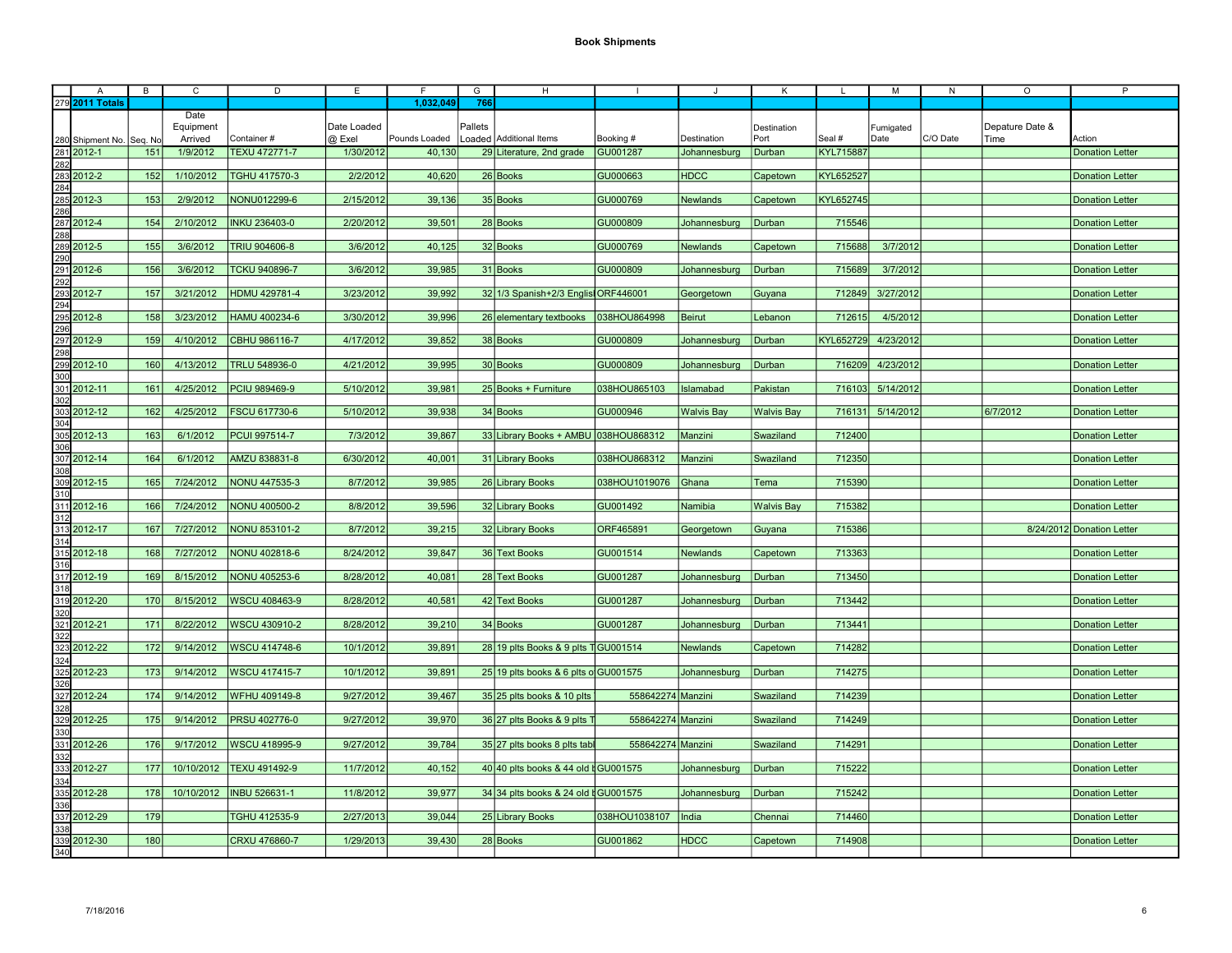| 341 Totals 2012<br>946<br>1.195.240<br>Date<br>Equipment<br>Date Loaded<br>Pallets<br>Destination<br>Fumigated<br>C/O Date<br>@ Exel<br>Loaded Additional Items<br>342 Shipment No. Seq. No<br>Arrived<br>Container#<br>Pounds Loaded<br>Booking #<br>Port<br>Seal #<br>Date<br>l Time<br>Destination<br>343 2013-1<br>181<br>3/6/2013<br><b>TRLU 624709-0</b><br>3/7/2013<br>39.768<br>26 Books<br>GU001958<br>714424<br>3/8/2013<br><b>Newlands</b><br>Cape Town<br>344<br>345 2013-2<br>182<br>3/6/2013<br>TRLU 627304-1<br>3/7/2013<br>40.021<br>28 Books<br><b>GU001958</b><br>714411<br>3/8/2013<br><b>Newlands</b><br><b>Cape Town</b><br>346<br>347 2013-3<br>183<br>3/15/2013<br>WSCU 423789-3<br>3/27/2013<br>39,358<br>32 Text & Library Books<br>038HOU032409<br>7715010<br>3/25/2013<br>Kenya<br>Mombasa<br>348<br>349 2013-4<br>3/15/2013<br>3/27/2013<br>39,976<br>28 Text & Library Books<br>7715074 3/25/2013<br>184<br>WSCU 417582-6<br>038HOU1148008   Islamabad<br>Karachi<br>350<br>351 2013-4a<br><b>GU004867</b><br>KYL674408 4/25/2013<br>185<br>8/30/2012<br><b>WFHU 402652-7</b><br>44,012<br>30 Textbooks<br>Capetown<br>Capetown<br>352<br>353 2013-5<br>5/7/2013<br>186<br>HJCU 400686-4<br>5/21/2013<br>39,548<br>33 Books<br>038HOU1049099<br>861636<br>Manzini<br>Swaziland<br>354<br>355 2013-6<br>5/7/2013<br>5/21/2013<br>39,968<br>038HOU1049099   Manzini<br>861621<br>187<br>TRIU 630081-0<br>30 Books<br>Swaziland<br>356<br>357 2013-7<br>5/24/2013<br>5/29/2013<br><b>BMP</b><br>188<br><b>INBU 512242-2</b><br>19,517<br>28 Bicycle Parts<br><b>TransGulf</b><br>861604<br>358<br>359 2013-8<br>WSCU 414522-5<br>5/29/2013<br>13.623<br><b>GU002422</b><br><b>BEGSA</b><br>861636<br>189<br>5/24/2013<br>23 Bicycle Parts<br>Cape Town<br>360<br>361 2013-9<br>30 Books<br>7714497<br>190<br>7/22/20113 WSCU 426623-2<br>7/30/2013<br>39,879<br>GU002570<br>8/6/2013<br>Johannesburg<br>Durban<br>362<br>363 2013-10<br>7/22/20113   WSCU 418960-3<br>7/30/2013<br>39.476<br>7714451<br>7/30/2013<br>191<br>30 Books<br><b>GU002570</b><br>Johannesburg<br>Durban<br>364<br>365 2013-11<br>7/22/20113   WSCU 417958-6<br>7714467 7/24/2013<br>192<br>7/23/2013<br>39,780<br>30 Books<br><b>GU002570</b><br>Johannesburg<br>Durban<br>366<br>367 2013-12<br>7/22/20113   WSCU 426480-0<br>7/25/2013<br>39.654<br>7714439<br>7/25/2013<br>193<br>28 Books<br><b>GU002570</b><br>Durban<br>Johannesburg<br>368<br>369 2013-13<br><b>GVCU 401928-0</b><br>9/18/2013<br>32 12 Books + 20 Pallets E038HOU1049623<br>861060 9/18/2013<br>194<br>8/11/2013<br>31,500<br>Manzini<br>Swaziland<br>370<br>371 2013-14<br>8/11/2013<br>UXXU 435245-6<br>9/16/2013<br>39.965<br>30 Books<br>038HOU1049620<br>861023<br>9/17/2013<br>195<br><b>Ghana</b><br>Tema<br>372<br>373 2013-15<br>9/25/2013<br><b>TTNU 472231-3</b><br>10/2/2013<br>43,770<br>860717 10/2/2013<br>196<br>30 Books<br>GU002979<br><b>Walvis Bav</b><br><b>Walvis Bay</b><br>374<br>375 2013-16<br>TRLU 545518-1<br>39,848<br>13232457 Beirut<br>10/2/2013<br>197<br>9/25/2013<br>10/2/2013<br>30 Books<br>860090<br>Lebanon<br>376<br>377 2013-17<br>35 32 Books + 3 Bike Parts 038 HOU 1069129<br>861055 10/11/2013<br>198<br>10/9/2013<br><b>ITTNU 542620-8</b><br>10/10/2013<br>39,814<br>Islamabad<br>Pakistan<br>378<br>379 2013-18<br>10/9/2013<br><b>TTNU 429753-3</b><br>10/10/2013<br>39,940<br>26 22 Books + 4 Bike Parts 038HOU1069129<br>861182 10/11/2013<br>199<br>Islamabad<br>Pakistan<br>380<br>381 2013-19<br>10/25/2013 CLHU 415969-3<br>10/25/2013<br>40,842<br>28 Books<br>862337 11/19/2013<br>200<br>GU003152<br>Cape town<br>Cape Town<br>382<br>383 2013-20<br>201<br>11/12/2013   FSCU 425761-3<br>11/13/2013<br><b>BMP</b><br><b>TransGulf</b><br><b>Bicycle Parts</b><br>384<br>385 2013-21a<br>202<br>10/25/2013   TTNU 5777836-5<br>10/30/2013<br><b>BMP</b><br>10/29/2013<br><b>TransGulf</b><br><b>Bicycle Parts</b><br>386 | P                                                | $\circ$         | N | м | L.       | K | J.         | H | G | F. | Е          | D | C | B   | A |  |
|----------------------------------------------------------------------------------------------------------------------------------------------------------------------------------------------------------------------------------------------------------------------------------------------------------------------------------------------------------------------------------------------------------------------------------------------------------------------------------------------------------------------------------------------------------------------------------------------------------------------------------------------------------------------------------------------------------------------------------------------------------------------------------------------------------------------------------------------------------------------------------------------------------------------------------------------------------------------------------------------------------------------------------------------------------------------------------------------------------------------------------------------------------------------------------------------------------------------------------------------------------------------------------------------------------------------------------------------------------------------------------------------------------------------------------------------------------------------------------------------------------------------------------------------------------------------------------------------------------------------------------------------------------------------------------------------------------------------------------------------------------------------------------------------------------------------------------------------------------------------------------------------------------------------------------------------------------------------------------------------------------------------------------------------------------------------------------------------------------------------------------------------------------------------------------------------------------------------------------------------------------------------------------------------------------------------------------------------------------------------------------------------------------------------------------------------------------------------------------------------------------------------------------------------------------------------------------------------------------------------------------------------------------------------------------------------------------------------------------------------------------------------------------------------------------------------------------------------------------------------------------------------------------------------------------------------------------------------------------------------------------------------------------------------------------------------------------------------------------------------------------------------------------------------------------------------------------------------------------------------------------------------------------------------------------------------------------------------------------------------------------------------------------------------------------------------------------------------------------------------------------------------------------------------------------------------------------------------------------------------------------------------------------------------------------------------------------------------------------------------------------------------------------------------------------------------------------------------------------------------------------------------------------------------------------------------------------------|--------------------------------------------------|-----------------|---|---|----------|---|------------|---|---|----|------------|---|---|-----|---|--|
|                                                                                                                                                                                                                                                                                                                                                                                                                                                                                                                                                                                                                                                                                                                                                                                                                                                                                                                                                                                                                                                                                                                                                                                                                                                                                                                                                                                                                                                                                                                                                                                                                                                                                                                                                                                                                                                                                                                                                                                                                                                                                                                                                                                                                                                                                                                                                                                                                                                                                                                                                                                                                                                                                                                                                                                                                                                                                                                                                                                                                                                                                                                                                                                                                                                                                                                                                                                                                                                                                                                                                                                                                                                                                                                                                                                                                                                                                                                                                                |                                                  |                 |   |   |          |   |            |   |   |    |            |   |   |     |   |  |
|                                                                                                                                                                                                                                                                                                                                                                                                                                                                                                                                                                                                                                                                                                                                                                                                                                                                                                                                                                                                                                                                                                                                                                                                                                                                                                                                                                                                                                                                                                                                                                                                                                                                                                                                                                                                                                                                                                                                                                                                                                                                                                                                                                                                                                                                                                                                                                                                                                                                                                                                                                                                                                                                                                                                                                                                                                                                                                                                                                                                                                                                                                                                                                                                                                                                                                                                                                                                                                                                                                                                                                                                                                                                                                                                                                                                                                                                                                                                                                | Action                                           | Depature Date & |   |   |          |   |            |   |   |    |            |   |   |     |   |  |
|                                                                                                                                                                                                                                                                                                                                                                                                                                                                                                                                                                                                                                                                                                                                                                                                                                                                                                                                                                                                                                                                                                                                                                                                                                                                                                                                                                                                                                                                                                                                                                                                                                                                                                                                                                                                                                                                                                                                                                                                                                                                                                                                                                                                                                                                                                                                                                                                                                                                                                                                                                                                                                                                                                                                                                                                                                                                                                                                                                                                                                                                                                                                                                                                                                                                                                                                                                                                                                                                                                                                                                                                                                                                                                                                                                                                                                                                                                                                                                | 3/13/2013 Donation Letter                        |                 |   |   |          |   |            |   |   |    |            |   |   |     |   |  |
|                                                                                                                                                                                                                                                                                                                                                                                                                                                                                                                                                                                                                                                                                                                                                                                                                                                                                                                                                                                                                                                                                                                                                                                                                                                                                                                                                                                                                                                                                                                                                                                                                                                                                                                                                                                                                                                                                                                                                                                                                                                                                                                                                                                                                                                                                                                                                                                                                                                                                                                                                                                                                                                                                                                                                                                                                                                                                                                                                                                                                                                                                                                                                                                                                                                                                                                                                                                                                                                                                                                                                                                                                                                                                                                                                                                                                                                                                                                                                                |                                                  |                 |   |   |          |   |            |   |   |    |            |   |   |     |   |  |
|                                                                                                                                                                                                                                                                                                                                                                                                                                                                                                                                                                                                                                                                                                                                                                                                                                                                                                                                                                                                                                                                                                                                                                                                                                                                                                                                                                                                                                                                                                                                                                                                                                                                                                                                                                                                                                                                                                                                                                                                                                                                                                                                                                                                                                                                                                                                                                                                                                                                                                                                                                                                                                                                                                                                                                                                                                                                                                                                                                                                                                                                                                                                                                                                                                                                                                                                                                                                                                                                                                                                                                                                                                                                                                                                                                                                                                                                                                                                                                | 3/13/2013 Donation Letter                        |                 |   |   |          |   |            |   |   |    |            |   |   |     |   |  |
|                                                                                                                                                                                                                                                                                                                                                                                                                                                                                                                                                                                                                                                                                                                                                                                                                                                                                                                                                                                                                                                                                                                                                                                                                                                                                                                                                                                                                                                                                                                                                                                                                                                                                                                                                                                                                                                                                                                                                                                                                                                                                                                                                                                                                                                                                                                                                                                                                                                                                                                                                                                                                                                                                                                                                                                                                                                                                                                                                                                                                                                                                                                                                                                                                                                                                                                                                                                                                                                                                                                                                                                                                                                                                                                                                                                                                                                                                                                                                                |                                                  |                 |   |   |          |   |            |   |   |    |            |   |   |     |   |  |
|                                                                                                                                                                                                                                                                                                                                                                                                                                                                                                                                                                                                                                                                                                                                                                                                                                                                                                                                                                                                                                                                                                                                                                                                                                                                                                                                                                                                                                                                                                                                                                                                                                                                                                                                                                                                                                                                                                                                                                                                                                                                                                                                                                                                                                                                                                                                                                                                                                                                                                                                                                                                                                                                                                                                                                                                                                                                                                                                                                                                                                                                                                                                                                                                                                                                                                                                                                                                                                                                                                                                                                                                                                                                                                                                                                                                                                                                                                                                                                | <b>Donation Letter</b>                           |                 |   |   |          |   |            |   |   |    |            |   |   |     |   |  |
|                                                                                                                                                                                                                                                                                                                                                                                                                                                                                                                                                                                                                                                                                                                                                                                                                                                                                                                                                                                                                                                                                                                                                                                                                                                                                                                                                                                                                                                                                                                                                                                                                                                                                                                                                                                                                                                                                                                                                                                                                                                                                                                                                                                                                                                                                                                                                                                                                                                                                                                                                                                                                                                                                                                                                                                                                                                                                                                                                                                                                                                                                                                                                                                                                                                                                                                                                                                                                                                                                                                                                                                                                                                                                                                                                                                                                                                                                                                                                                |                                                  |                 |   |   |          |   |            |   |   |    |            |   |   |     |   |  |
|                                                                                                                                                                                                                                                                                                                                                                                                                                                                                                                                                                                                                                                                                                                                                                                                                                                                                                                                                                                                                                                                                                                                                                                                                                                                                                                                                                                                                                                                                                                                                                                                                                                                                                                                                                                                                                                                                                                                                                                                                                                                                                                                                                                                                                                                                                                                                                                                                                                                                                                                                                                                                                                                                                                                                                                                                                                                                                                                                                                                                                                                                                                                                                                                                                                                                                                                                                                                                                                                                                                                                                                                                                                                                                                                                                                                                                                                                                                                                                | <b>Donation letter</b>                           |                 |   |   |          |   |            |   |   |    |            |   |   |     |   |  |
|                                                                                                                                                                                                                                                                                                                                                                                                                                                                                                                                                                                                                                                                                                                                                                                                                                                                                                                                                                                                                                                                                                                                                                                                                                                                                                                                                                                                                                                                                                                                                                                                                                                                                                                                                                                                                                                                                                                                                                                                                                                                                                                                                                                                                                                                                                                                                                                                                                                                                                                                                                                                                                                                                                                                                                                                                                                                                                                                                                                                                                                                                                                                                                                                                                                                                                                                                                                                                                                                                                                                                                                                                                                                                                                                                                                                                                                                                                                                                                |                                                  |                 |   |   |          |   |            |   |   |    |            |   |   |     |   |  |
|                                                                                                                                                                                                                                                                                                                                                                                                                                                                                                                                                                                                                                                                                                                                                                                                                                                                                                                                                                                                                                                                                                                                                                                                                                                                                                                                                                                                                                                                                                                                                                                                                                                                                                                                                                                                                                                                                                                                                                                                                                                                                                                                                                                                                                                                                                                                                                                                                                                                                                                                                                                                                                                                                                                                                                                                                                                                                                                                                                                                                                                                                                                                                                                                                                                                                                                                                                                                                                                                                                                                                                                                                                                                                                                                                                                                                                                                                                                                                                | <b>Donation letter</b>                           |                 |   |   |          |   |            |   |   |    |            |   |   |     |   |  |
|                                                                                                                                                                                                                                                                                                                                                                                                                                                                                                                                                                                                                                                                                                                                                                                                                                                                                                                                                                                                                                                                                                                                                                                                                                                                                                                                                                                                                                                                                                                                                                                                                                                                                                                                                                                                                                                                                                                                                                                                                                                                                                                                                                                                                                                                                                                                                                                                                                                                                                                                                                                                                                                                                                                                                                                                                                                                                                                                                                                                                                                                                                                                                                                                                                                                                                                                                                                                                                                                                                                                                                                                                                                                                                                                                                                                                                                                                                                                                                |                                                  |                 |   |   |          |   |            |   |   |    |            |   |   |     |   |  |
|                                                                                                                                                                                                                                                                                                                                                                                                                                                                                                                                                                                                                                                                                                                                                                                                                                                                                                                                                                                                                                                                                                                                                                                                                                                                                                                                                                                                                                                                                                                                                                                                                                                                                                                                                                                                                                                                                                                                                                                                                                                                                                                                                                                                                                                                                                                                                                                                                                                                                                                                                                                                                                                                                                                                                                                                                                                                                                                                                                                                                                                                                                                                                                                                                                                                                                                                                                                                                                                                                                                                                                                                                                                                                                                                                                                                                                                                                                                                                                | <b>Donation letter</b>                           |                 |   |   |          |   |            |   |   |    |            |   |   |     |   |  |
|                                                                                                                                                                                                                                                                                                                                                                                                                                                                                                                                                                                                                                                                                                                                                                                                                                                                                                                                                                                                                                                                                                                                                                                                                                                                                                                                                                                                                                                                                                                                                                                                                                                                                                                                                                                                                                                                                                                                                                                                                                                                                                                                                                                                                                                                                                                                                                                                                                                                                                                                                                                                                                                                                                                                                                                                                                                                                                                                                                                                                                                                                                                                                                                                                                                                                                                                                                                                                                                                                                                                                                                                                                                                                                                                                                                                                                                                                                                                                                |                                                  |                 |   |   |          |   |            |   |   |    |            |   |   |     |   |  |
|                                                                                                                                                                                                                                                                                                                                                                                                                                                                                                                                                                                                                                                                                                                                                                                                                                                                                                                                                                                                                                                                                                                                                                                                                                                                                                                                                                                                                                                                                                                                                                                                                                                                                                                                                                                                                                                                                                                                                                                                                                                                                                                                                                                                                                                                                                                                                                                                                                                                                                                                                                                                                                                                                                                                                                                                                                                                                                                                                                                                                                                                                                                                                                                                                                                                                                                                                                                                                                                                                                                                                                                                                                                                                                                                                                                                                                                                                                                                                                | <b>Donation letter</b>                           |                 |   |   |          |   |            |   |   |    |            |   |   |     |   |  |
|                                                                                                                                                                                                                                                                                                                                                                                                                                                                                                                                                                                                                                                                                                                                                                                                                                                                                                                                                                                                                                                                                                                                                                                                                                                                                                                                                                                                                                                                                                                                                                                                                                                                                                                                                                                                                                                                                                                                                                                                                                                                                                                                                                                                                                                                                                                                                                                                                                                                                                                                                                                                                                                                                                                                                                                                                                                                                                                                                                                                                                                                                                                                                                                                                                                                                                                                                                                                                                                                                                                                                                                                                                                                                                                                                                                                                                                                                                                                                                |                                                  |                 |   |   |          |   |            |   |   |    |            |   |   |     |   |  |
|                                                                                                                                                                                                                                                                                                                                                                                                                                                                                                                                                                                                                                                                                                                                                                                                                                                                                                                                                                                                                                                                                                                                                                                                                                                                                                                                                                                                                                                                                                                                                                                                                                                                                                                                                                                                                                                                                                                                                                                                                                                                                                                                                                                                                                                                                                                                                                                                                                                                                                                                                                                                                                                                                                                                                                                                                                                                                                                                                                                                                                                                                                                                                                                                                                                                                                                                                                                                                                                                                                                                                                                                                                                                                                                                                                                                                                                                                                                                                                | Given to a third party - container was reused fo |                 |   |   |          |   |            |   |   |    |            |   |   |     |   |  |
|                                                                                                                                                                                                                                                                                                                                                                                                                                                                                                                                                                                                                                                                                                                                                                                                                                                                                                                                                                                                                                                                                                                                                                                                                                                                                                                                                                                                                                                                                                                                                                                                                                                                                                                                                                                                                                                                                                                                                                                                                                                                                                                                                                                                                                                                                                                                                                                                                                                                                                                                                                                                                                                                                                                                                                                                                                                                                                                                                                                                                                                                                                                                                                                                                                                                                                                                                                                                                                                                                                                                                                                                                                                                                                                                                                                                                                                                                                                                                                |                                                  |                 |   |   |          |   |            |   |   |    |            |   |   |     |   |  |
|                                                                                                                                                                                                                                                                                                                                                                                                                                                                                                                                                                                                                                                                                                                                                                                                                                                                                                                                                                                                                                                                                                                                                                                                                                                                                                                                                                                                                                                                                                                                                                                                                                                                                                                                                                                                                                                                                                                                                                                                                                                                                                                                                                                                                                                                                                                                                                                                                                                                                                                                                                                                                                                                                                                                                                                                                                                                                                                                                                                                                                                                                                                                                                                                                                                                                                                                                                                                                                                                                                                                                                                                                                                                                                                                                                                                                                                                                                                                                                | <b>Donation letter</b>                           |                 |   |   |          |   |            |   |   |    |            |   |   |     |   |  |
|                                                                                                                                                                                                                                                                                                                                                                                                                                                                                                                                                                                                                                                                                                                                                                                                                                                                                                                                                                                                                                                                                                                                                                                                                                                                                                                                                                                                                                                                                                                                                                                                                                                                                                                                                                                                                                                                                                                                                                                                                                                                                                                                                                                                                                                                                                                                                                                                                                                                                                                                                                                                                                                                                                                                                                                                                                                                                                                                                                                                                                                                                                                                                                                                                                                                                                                                                                                                                                                                                                                                                                                                                                                                                                                                                                                                                                                                                                                                                                |                                                  |                 |   |   |          |   |            |   |   |    |            |   |   |     |   |  |
|                                                                                                                                                                                                                                                                                                                                                                                                                                                                                                                                                                                                                                                                                                                                                                                                                                                                                                                                                                                                                                                                                                                                                                                                                                                                                                                                                                                                                                                                                                                                                                                                                                                                                                                                                                                                                                                                                                                                                                                                                                                                                                                                                                                                                                                                                                                                                                                                                                                                                                                                                                                                                                                                                                                                                                                                                                                                                                                                                                                                                                                                                                                                                                                                                                                                                                                                                                                                                                                                                                                                                                                                                                                                                                                                                                                                                                                                                                                                                                | 8/9/2013 Donation letter                         |                 |   |   |          |   |            |   |   |    |            |   |   |     |   |  |
|                                                                                                                                                                                                                                                                                                                                                                                                                                                                                                                                                                                                                                                                                                                                                                                                                                                                                                                                                                                                                                                                                                                                                                                                                                                                                                                                                                                                                                                                                                                                                                                                                                                                                                                                                                                                                                                                                                                                                                                                                                                                                                                                                                                                                                                                                                                                                                                                                                                                                                                                                                                                                                                                                                                                                                                                                                                                                                                                                                                                                                                                                                                                                                                                                                                                                                                                                                                                                                                                                                                                                                                                                                                                                                                                                                                                                                                                                                                                                                |                                                  |                 |   |   |          |   |            |   |   |    |            |   |   |     |   |  |
|                                                                                                                                                                                                                                                                                                                                                                                                                                                                                                                                                                                                                                                                                                                                                                                                                                                                                                                                                                                                                                                                                                                                                                                                                                                                                                                                                                                                                                                                                                                                                                                                                                                                                                                                                                                                                                                                                                                                                                                                                                                                                                                                                                                                                                                                                                                                                                                                                                                                                                                                                                                                                                                                                                                                                                                                                                                                                                                                                                                                                                                                                                                                                                                                                                                                                                                                                                                                                                                                                                                                                                                                                                                                                                                                                                                                                                                                                                                                                                | 8/9/2013 Donation letter                         |                 |   |   |          |   |            |   |   |    |            |   |   |     |   |  |
|                                                                                                                                                                                                                                                                                                                                                                                                                                                                                                                                                                                                                                                                                                                                                                                                                                                                                                                                                                                                                                                                                                                                                                                                                                                                                                                                                                                                                                                                                                                                                                                                                                                                                                                                                                                                                                                                                                                                                                                                                                                                                                                                                                                                                                                                                                                                                                                                                                                                                                                                                                                                                                                                                                                                                                                                                                                                                                                                                                                                                                                                                                                                                                                                                                                                                                                                                                                                                                                                                                                                                                                                                                                                                                                                                                                                                                                                                                                                                                |                                                  |                 |   |   |          |   |            |   |   |    |            |   |   |     |   |  |
|                                                                                                                                                                                                                                                                                                                                                                                                                                                                                                                                                                                                                                                                                                                                                                                                                                                                                                                                                                                                                                                                                                                                                                                                                                                                                                                                                                                                                                                                                                                                                                                                                                                                                                                                                                                                                                                                                                                                                                                                                                                                                                                                                                                                                                                                                                                                                                                                                                                                                                                                                                                                                                                                                                                                                                                                                                                                                                                                                                                                                                                                                                                                                                                                                                                                                                                                                                                                                                                                                                                                                                                                                                                                                                                                                                                                                                                                                                                                                                | 8/9/2013 Donation letter                         |                 |   |   |          |   |            |   |   |    |            |   |   |     |   |  |
|                                                                                                                                                                                                                                                                                                                                                                                                                                                                                                                                                                                                                                                                                                                                                                                                                                                                                                                                                                                                                                                                                                                                                                                                                                                                                                                                                                                                                                                                                                                                                                                                                                                                                                                                                                                                                                                                                                                                                                                                                                                                                                                                                                                                                                                                                                                                                                                                                                                                                                                                                                                                                                                                                                                                                                                                                                                                                                                                                                                                                                                                                                                                                                                                                                                                                                                                                                                                                                                                                                                                                                                                                                                                                                                                                                                                                                                                                                                                                                |                                                  |                 |   |   |          |   |            |   |   |    |            |   |   |     |   |  |
|                                                                                                                                                                                                                                                                                                                                                                                                                                                                                                                                                                                                                                                                                                                                                                                                                                                                                                                                                                                                                                                                                                                                                                                                                                                                                                                                                                                                                                                                                                                                                                                                                                                                                                                                                                                                                                                                                                                                                                                                                                                                                                                                                                                                                                                                                                                                                                                                                                                                                                                                                                                                                                                                                                                                                                                                                                                                                                                                                                                                                                                                                                                                                                                                                                                                                                                                                                                                                                                                                                                                                                                                                                                                                                                                                                                                                                                                                                                                                                | 8/9/2013 Donation letter                         |                 |   |   |          |   |            |   |   |    |            |   |   |     |   |  |
|                                                                                                                                                                                                                                                                                                                                                                                                                                                                                                                                                                                                                                                                                                                                                                                                                                                                                                                                                                                                                                                                                                                                                                                                                                                                                                                                                                                                                                                                                                                                                                                                                                                                                                                                                                                                                                                                                                                                                                                                                                                                                                                                                                                                                                                                                                                                                                                                                                                                                                                                                                                                                                                                                                                                                                                                                                                                                                                                                                                                                                                                                                                                                                                                                                                                                                                                                                                                                                                                                                                                                                                                                                                                                                                                                                                                                                                                                                                                                                |                                                  |                 |   |   |          |   |            |   |   |    |            |   |   |     |   |  |
|                                                                                                                                                                                                                                                                                                                                                                                                                                                                                                                                                                                                                                                                                                                                                                                                                                                                                                                                                                                                                                                                                                                                                                                                                                                                                                                                                                                                                                                                                                                                                                                                                                                                                                                                                                                                                                                                                                                                                                                                                                                                                                                                                                                                                                                                                                                                                                                                                                                                                                                                                                                                                                                                                                                                                                                                                                                                                                                                                                                                                                                                                                                                                                                                                                                                                                                                                                                                                                                                                                                                                                                                                                                                                                                                                                                                                                                                                                                                                                | <b>Donation letter</b>                           |                 |   |   |          |   |            |   |   |    |            |   |   |     |   |  |
|                                                                                                                                                                                                                                                                                                                                                                                                                                                                                                                                                                                                                                                                                                                                                                                                                                                                                                                                                                                                                                                                                                                                                                                                                                                                                                                                                                                                                                                                                                                                                                                                                                                                                                                                                                                                                                                                                                                                                                                                                                                                                                                                                                                                                                                                                                                                                                                                                                                                                                                                                                                                                                                                                                                                                                                                                                                                                                                                                                                                                                                                                                                                                                                                                                                                                                                                                                                                                                                                                                                                                                                                                                                                                                                                                                                                                                                                                                                                                                |                                                  |                 |   |   |          |   |            |   |   |    |            |   |   |     |   |  |
|                                                                                                                                                                                                                                                                                                                                                                                                                                                                                                                                                                                                                                                                                                                                                                                                                                                                                                                                                                                                                                                                                                                                                                                                                                                                                                                                                                                                                                                                                                                                                                                                                                                                                                                                                                                                                                                                                                                                                                                                                                                                                                                                                                                                                                                                                                                                                                                                                                                                                                                                                                                                                                                                                                                                                                                                                                                                                                                                                                                                                                                                                                                                                                                                                                                                                                                                                                                                                                                                                                                                                                                                                                                                                                                                                                                                                                                                                                                                                                | <b>Donation letter</b>                           |                 |   |   |          |   |            |   |   |    |            |   |   |     |   |  |
|                                                                                                                                                                                                                                                                                                                                                                                                                                                                                                                                                                                                                                                                                                                                                                                                                                                                                                                                                                                                                                                                                                                                                                                                                                                                                                                                                                                                                                                                                                                                                                                                                                                                                                                                                                                                                                                                                                                                                                                                                                                                                                                                                                                                                                                                                                                                                                                                                                                                                                                                                                                                                                                                                                                                                                                                                                                                                                                                                                                                                                                                                                                                                                                                                                                                                                                                                                                                                                                                                                                                                                                                                                                                                                                                                                                                                                                                                                                                                                |                                                  |                 |   |   |          |   |            |   |   |    |            |   |   |     |   |  |
|                                                                                                                                                                                                                                                                                                                                                                                                                                                                                                                                                                                                                                                                                                                                                                                                                                                                                                                                                                                                                                                                                                                                                                                                                                                                                                                                                                                                                                                                                                                                                                                                                                                                                                                                                                                                                                                                                                                                                                                                                                                                                                                                                                                                                                                                                                                                                                                                                                                                                                                                                                                                                                                                                                                                                                                                                                                                                                                                                                                                                                                                                                                                                                                                                                                                                                                                                                                                                                                                                                                                                                                                                                                                                                                                                                                                                                                                                                                                                                | <b>Donation letter</b>                           |                 |   |   |          |   |            |   |   |    |            |   |   |     |   |  |
|                                                                                                                                                                                                                                                                                                                                                                                                                                                                                                                                                                                                                                                                                                                                                                                                                                                                                                                                                                                                                                                                                                                                                                                                                                                                                                                                                                                                                                                                                                                                                                                                                                                                                                                                                                                                                                                                                                                                                                                                                                                                                                                                                                                                                                                                                                                                                                                                                                                                                                                                                                                                                                                                                                                                                                                                                                                                                                                                                                                                                                                                                                                                                                                                                                                                                                                                                                                                                                                                                                                                                                                                                                                                                                                                                                                                                                                                                                                                                                |                                                  |                 |   |   |          |   |            |   |   |    |            |   |   |     |   |  |
|                                                                                                                                                                                                                                                                                                                                                                                                                                                                                                                                                                                                                                                                                                                                                                                                                                                                                                                                                                                                                                                                                                                                                                                                                                                                                                                                                                                                                                                                                                                                                                                                                                                                                                                                                                                                                                                                                                                                                                                                                                                                                                                                                                                                                                                                                                                                                                                                                                                                                                                                                                                                                                                                                                                                                                                                                                                                                                                                                                                                                                                                                                                                                                                                                                                                                                                                                                                                                                                                                                                                                                                                                                                                                                                                                                                                                                                                                                                                                                | <b>Donation letter</b>                           |                 |   |   |          |   |            |   |   |    |            |   |   |     |   |  |
|                                                                                                                                                                                                                                                                                                                                                                                                                                                                                                                                                                                                                                                                                                                                                                                                                                                                                                                                                                                                                                                                                                                                                                                                                                                                                                                                                                                                                                                                                                                                                                                                                                                                                                                                                                                                                                                                                                                                                                                                                                                                                                                                                                                                                                                                                                                                                                                                                                                                                                                                                                                                                                                                                                                                                                                                                                                                                                                                                                                                                                                                                                                                                                                                                                                                                                                                                                                                                                                                                                                                                                                                                                                                                                                                                                                                                                                                                                                                                                |                                                  |                 |   |   |          |   |            |   |   |    |            |   |   |     |   |  |
|                                                                                                                                                                                                                                                                                                                                                                                                                                                                                                                                                                                                                                                                                                                                                                                                                                                                                                                                                                                                                                                                                                                                                                                                                                                                                                                                                                                                                                                                                                                                                                                                                                                                                                                                                                                                                                                                                                                                                                                                                                                                                                                                                                                                                                                                                                                                                                                                                                                                                                                                                                                                                                                                                                                                                                                                                                                                                                                                                                                                                                                                                                                                                                                                                                                                                                                                                                                                                                                                                                                                                                                                                                                                                                                                                                                                                                                                                                                                                                | <b>Donation letter</b>                           |                 |   |   |          |   |            |   |   |    |            |   |   |     |   |  |
|                                                                                                                                                                                                                                                                                                                                                                                                                                                                                                                                                                                                                                                                                                                                                                                                                                                                                                                                                                                                                                                                                                                                                                                                                                                                                                                                                                                                                                                                                                                                                                                                                                                                                                                                                                                                                                                                                                                                                                                                                                                                                                                                                                                                                                                                                                                                                                                                                                                                                                                                                                                                                                                                                                                                                                                                                                                                                                                                                                                                                                                                                                                                                                                                                                                                                                                                                                                                                                                                                                                                                                                                                                                                                                                                                                                                                                                                                                                                                                |                                                  |                 |   |   |          |   |            |   |   |    |            |   |   |     |   |  |
|                                                                                                                                                                                                                                                                                                                                                                                                                                                                                                                                                                                                                                                                                                                                                                                                                                                                                                                                                                                                                                                                                                                                                                                                                                                                                                                                                                                                                                                                                                                                                                                                                                                                                                                                                                                                                                                                                                                                                                                                                                                                                                                                                                                                                                                                                                                                                                                                                                                                                                                                                                                                                                                                                                                                                                                                                                                                                                                                                                                                                                                                                                                                                                                                                                                                                                                                                                                                                                                                                                                                                                                                                                                                                                                                                                                                                                                                                                                                                                | <b>Donation letter</b>                           |                 |   |   |          |   |            |   |   |    |            |   |   |     |   |  |
|                                                                                                                                                                                                                                                                                                                                                                                                                                                                                                                                                                                                                                                                                                                                                                                                                                                                                                                                                                                                                                                                                                                                                                                                                                                                                                                                                                                                                                                                                                                                                                                                                                                                                                                                                                                                                                                                                                                                                                                                                                                                                                                                                                                                                                                                                                                                                                                                                                                                                                                                                                                                                                                                                                                                                                                                                                                                                                                                                                                                                                                                                                                                                                                                                                                                                                                                                                                                                                                                                                                                                                                                                                                                                                                                                                                                                                                                                                                                                                |                                                  |                 |   |   |          |   |            |   |   |    |            |   |   |     |   |  |
|                                                                                                                                                                                                                                                                                                                                                                                                                                                                                                                                                                                                                                                                                                                                                                                                                                                                                                                                                                                                                                                                                                                                                                                                                                                                                                                                                                                                                                                                                                                                                                                                                                                                                                                                                                                                                                                                                                                                                                                                                                                                                                                                                                                                                                                                                                                                                                                                                                                                                                                                                                                                                                                                                                                                                                                                                                                                                                                                                                                                                                                                                                                                                                                                                                                                                                                                                                                                                                                                                                                                                                                                                                                                                                                                                                                                                                                                                                                                                                | <b>Donation letter</b>                           |                 |   |   |          |   |            |   |   |    |            |   |   |     |   |  |
|                                                                                                                                                                                                                                                                                                                                                                                                                                                                                                                                                                                                                                                                                                                                                                                                                                                                                                                                                                                                                                                                                                                                                                                                                                                                                                                                                                                                                                                                                                                                                                                                                                                                                                                                                                                                                                                                                                                                                                                                                                                                                                                                                                                                                                                                                                                                                                                                                                                                                                                                                                                                                                                                                                                                                                                                                                                                                                                                                                                                                                                                                                                                                                                                                                                                                                                                                                                                                                                                                                                                                                                                                                                                                                                                                                                                                                                                                                                                                                |                                                  |                 |   |   |          |   |            |   |   |    |            |   |   |     |   |  |
|                                                                                                                                                                                                                                                                                                                                                                                                                                                                                                                                                                                                                                                                                                                                                                                                                                                                                                                                                                                                                                                                                                                                                                                                                                                                                                                                                                                                                                                                                                                                                                                                                                                                                                                                                                                                                                                                                                                                                                                                                                                                                                                                                                                                                                                                                                                                                                                                                                                                                                                                                                                                                                                                                                                                                                                                                                                                                                                                                                                                                                                                                                                                                                                                                                                                                                                                                                                                                                                                                                                                                                                                                                                                                                                                                                                                                                                                                                                                                                | Given to a third party - container was reused t  |                 |   |   |          |   |            |   |   |    |            |   |   |     |   |  |
|                                                                                                                                                                                                                                                                                                                                                                                                                                                                                                                                                                                                                                                                                                                                                                                                                                                                                                                                                                                                                                                                                                                                                                                                                                                                                                                                                                                                                                                                                                                                                                                                                                                                                                                                                                                                                                                                                                                                                                                                                                                                                                                                                                                                                                                                                                                                                                                                                                                                                                                                                                                                                                                                                                                                                                                                                                                                                                                                                                                                                                                                                                                                                                                                                                                                                                                                                                                                                                                                                                                                                                                                                                                                                                                                                                                                                                                                                                                                                                |                                                  |                 |   |   |          |   |            |   |   |    |            |   |   |     |   |  |
|                                                                                                                                                                                                                                                                                                                                                                                                                                                                                                                                                                                                                                                                                                                                                                                                                                                                                                                                                                                                                                                                                                                                                                                                                                                                                                                                                                                                                                                                                                                                                                                                                                                                                                                                                                                                                                                                                                                                                                                                                                                                                                                                                                                                                                                                                                                                                                                                                                                                                                                                                                                                                                                                                                                                                                                                                                                                                                                                                                                                                                                                                                                                                                                                                                                                                                                                                                                                                                                                                                                                                                                                                                                                                                                                                                                                                                                                                                                                                                |                                                  |                 |   |   |          |   |            |   |   |    |            |   |   |     |   |  |
|                                                                                                                                                                                                                                                                                                                                                                                                                                                                                                                                                                                                                                                                                                                                                                                                                                                                                                                                                                                                                                                                                                                                                                                                                                                                                                                                                                                                                                                                                                                                                                                                                                                                                                                                                                                                                                                                                                                                                                                                                                                                                                                                                                                                                                                                                                                                                                                                                                                                                                                                                                                                                                                                                                                                                                                                                                                                                                                                                                                                                                                                                                                                                                                                                                                                                                                                                                                                                                                                                                                                                                                                                                                                                                                                                                                                                                                                                                                                                                |                                                  |                 |   |   |          |   |            |   |   |    |            |   |   |     |   |  |
| 387 2013-21<br>10/25/2013   TTNU 593022-4<br><b>TransGulf</b><br><b>Bicycle Parts</b>                                                                                                                                                                                                                                                                                                                                                                                                                                                                                                                                                                                                                                                                                                                                                                                                                                                                                                                                                                                                                                                                                                                                                                                                                                                                                                                                                                                                                                                                                                                                                                                                                                                                                                                                                                                                                                                                                                                                                                                                                                                                                                                                                                                                                                                                                                                                                                                                                                                                                                                                                                                                                                                                                                                                                                                                                                                                                                                                                                                                                                                                                                                                                                                                                                                                                                                                                                                                                                                                                                                                                                                                                                                                                                                                                                                                                                                                          | Given to a third party - container was reused fo |                 |   |   | D0000082 |   | <b>BMP</b> |   |   |    | 10/25/2013 |   |   | 203 |   |  |
| 388                                                                                                                                                                                                                                                                                                                                                                                                                                                                                                                                                                                                                                                                                                                                                                                                                                                                                                                                                                                                                                                                                                                                                                                                                                                                                                                                                                                                                                                                                                                                                                                                                                                                                                                                                                                                                                                                                                                                                                                                                                                                                                                                                                                                                                                                                                                                                                                                                                                                                                                                                                                                                                                                                                                                                                                                                                                                                                                                                                                                                                                                                                                                                                                                                                                                                                                                                                                                                                                                                                                                                                                                                                                                                                                                                                                                                                                                                                                                                            |                                                  |                 |   |   |          |   |            |   |   |    |            |   |   |     |   |  |
| 389 2013-22<br>204<br>11/14/2013   FSCU 434479-1<br>11/25/2013<br>40.032<br>28 Books<br>GU003152<br>862337 12/11/2013<br>Cape town<br>Cape Town                                                                                                                                                                                                                                                                                                                                                                                                                                                                                                                                                                                                                                                                                                                                                                                                                                                                                                                                                                                                                                                                                                                                                                                                                                                                                                                                                                                                                                                                                                                                                                                                                                                                                                                                                                                                                                                                                                                                                                                                                                                                                                                                                                                                                                                                                                                                                                                                                                                                                                                                                                                                                                                                                                                                                                                                                                                                                                                                                                                                                                                                                                                                                                                                                                                                                                                                                                                                                                                                                                                                                                                                                                                                                                                                                                                                                | <b>Donation letter</b>                           |                 |   |   |          |   |            |   |   |    |            |   |   |     |   |  |
| 390                                                                                                                                                                                                                                                                                                                                                                                                                                                                                                                                                                                                                                                                                                                                                                                                                                                                                                                                                                                                                                                                                                                                                                                                                                                                                                                                                                                                                                                                                                                                                                                                                                                                                                                                                                                                                                                                                                                                                                                                                                                                                                                                                                                                                                                                                                                                                                                                                                                                                                                                                                                                                                                                                                                                                                                                                                                                                                                                                                                                                                                                                                                                                                                                                                                                                                                                                                                                                                                                                                                                                                                                                                                                                                                                                                                                                                                                                                                                                            |                                                  |                 |   |   |          |   |            |   |   |    |            |   |   |     |   |  |
| 391 Totals 2013<br>790,291                                                                                                                                                                                                                                                                                                                                                                                                                                                                                                                                                                                                                                                                                                                                                                                                                                                                                                                                                                                                                                                                                                                                                                                                                                                                                                                                                                                                                                                                                                                                                                                                                                                                                                                                                                                                                                                                                                                                                                                                                                                                                                                                                                                                                                                                                                                                                                                                                                                                                                                                                                                                                                                                                                                                                                                                                                                                                                                                                                                                                                                                                                                                                                                                                                                                                                                                                                                                                                                                                                                                                                                                                                                                                                                                                                                                                                                                                                                                     |                                                  |                 |   |   |          |   |            |   |   |    |            |   |   |     |   |  |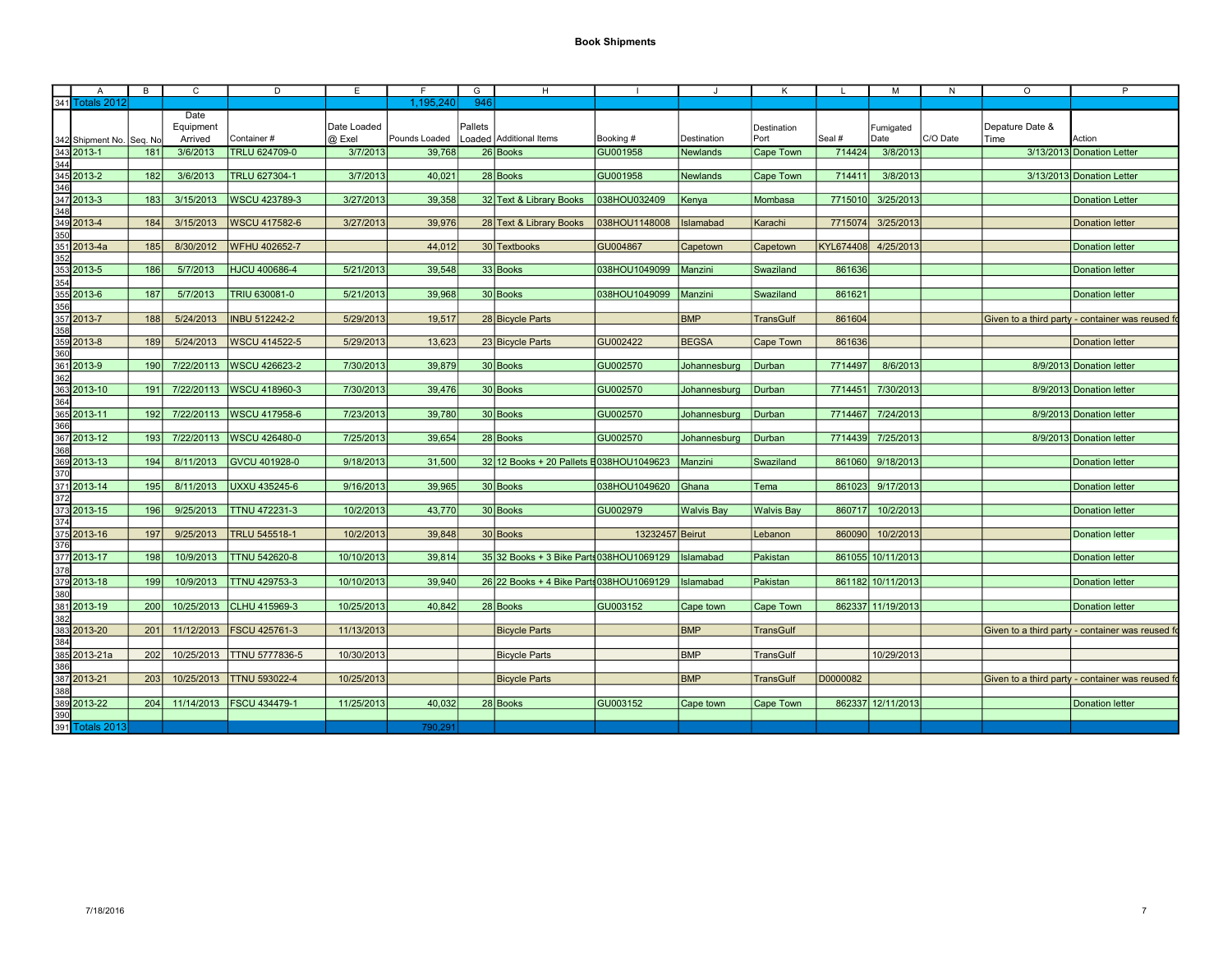|     | $\mathsf{A}$                                                                                                                                                                                                                                                                                                                  | $\overline{B}$ | $\overline{c}$ | D                    | E           | F             | G       | H                                                    |                           |                   | Κ               |        | M         | ${\sf N}$ | $\circ$            | $\overline{P}$            |
|-----|-------------------------------------------------------------------------------------------------------------------------------------------------------------------------------------------------------------------------------------------------------------------------------------------------------------------------------|----------------|----------------|----------------------|-------------|---------------|---------|------------------------------------------------------|---------------------------|-------------------|-----------------|--------|-----------|-----------|--------------------|---------------------------|
|     |                                                                                                                                                                                                                                                                                                                               |                | Date           |                      |             |               |         |                                                      |                           |                   |                 |        |           |           |                    |                           |
|     |                                                                                                                                                                                                                                                                                                                               |                | Equipment      |                      | Date Loaded |               | Pallets |                                                      |                           |                   | Destination     |        | Fumigated |           | Ship Depature Date |                           |
|     |                                                                                                                                                                                                                                                                                                                               | Seq. No        | Arrived        | Container#           | @ Exel      | Pounds Loaded |         | Loaded Additional Items                              | Booking #                 | Destination       | Port            | Seal # | Date      | C/O Date  | & Time             | Action                    |
|     | 392 Shipment No.<br>393 2014-01                                                                                                                                                                                                                                                                                               |                |                |                      |             |               |         |                                                      | GU003523                  |                   |                 |        |           |           |                    |                           |
|     |                                                                                                                                                                                                                                                                                                                               | 205            | 12/13/2013     | TRLU 624568-8        | 2/4/2014    | 39,876        |         | 28 Books                                             |                           | Johannesburg      | Johannesburg    | 893540 |           |           |                    | <b>Donation letter</b>    |
|     | 394<br>395<br>395 2014-02<br>396                                                                                                                                                                                                                                                                                              |                |                |                      |             |               |         |                                                      |                           |                   |                 |        |           |           |                    |                           |
|     |                                                                                                                                                                                                                                                                                                                               | 206            | 12/13/2013     | <b>TTNU 581518-0</b> | 2/4/2014    | 39,694        |         | 28 Books                                             | GU003523                  | Johannesburg      | Johannesburg    | 863544 |           |           |                    | <b>Donation letter</b>    |
|     |                                                                                                                                                                                                                                                                                                                               |                |                |                      |             |               |         |                                                      |                           |                   |                 |        |           |           |                    |                           |
|     |                                                                                                                                                                                                                                                                                                                               | 207            | 2/17/2014      | <b>TTNU 479352-8</b> | 2/19/2014   | 39,721        |         | 28 Library Books                                     | GU003523                  | Johannesburg      | Johannesburg    | 863630 |           |           |                    | <b>Donation letter</b>    |
|     |                                                                                                                                                                                                                                                                                                                               |                |                |                      |             |               |         |                                                      |                           |                   |                 |        |           |           |                    |                           |
|     |                                                                                                                                                                                                                                                                                                                               | 208            | 2/17/2014      | WSCU 417987-9        | 2/24/2014   | 39,798        |         | 33 Library Books                                     | GU003523                  | Johannesburg      | Johannesburg    | 863686 |           |           |                    | <b>Donation letter</b>    |
|     |                                                                                                                                                                                                                                                                                                                               |                |                |                      |             |               |         |                                                      |                           |                   |                 |        |           |           |                    |                           |
|     |                                                                                                                                                                                                                                                                                                                               | 209            | 3/20/2014      | YMLU 475601-0        | 3/20/2014   | 39,184        |         | 31 Text Books                                        | GAL004234                 | Johannesburg      | Johannesburg    | 863720 |           |           |                    | 9/9/2014 Donation letter  |
|     |                                                                                                                                                                                                                                                                                                                               |                |                |                      |             |               |         |                                                      |                           |                   |                 |        |           |           |                    |                           |
|     |                                                                                                                                                                                                                                                                                                                               | 210            | 3/20/2014      | CLHU 434328-9        | 3/20/2014   | 40,871        |         | 28 Text Books                                        | GAL004234                 | Johannesburg      | Johannesburg    | 862208 |           |           |                    | 9/9/2014 Donation letter  |
|     |                                                                                                                                                                                                                                                                                                                               |                |                |                      |             |               |         |                                                      |                           |                   |                 |        |           |           |                    |                           |
|     |                                                                                                                                                                                                                                                                                                                               |                |                |                      |             |               |         |                                                      |                           |                   |                 |        |           |           |                    |                           |
|     |                                                                                                                                                                                                                                                                                                                               | 211            | 3/27/2014      | <b>WSCU 418610-0</b> | 3/28/2014   | 39,700        |         | 27 2/3 Text 1/3 Library                              | 038HOU105857              | Guyana            | Georgetown      | 863703 |           |           |                    | <b>Donation letter</b>    |
|     |                                                                                                                                                                                                                                                                                                                               |                |                |                      |             |               |         |                                                      |                           |                   |                 |        |           |           |                    |                           |
|     |                                                                                                                                                                                                                                                                                                                               | 212            | 3/27/2014      | <b>WSCU 428713-2</b> | 3/28/2014   | 39,605        |         | 20 Library Books                                     | GAL004234                 | Johannesburg      | Johannesburg    | 864171 |           |           |                    | 9/9/2014 Donation letter  |
|     |                                                                                                                                                                                                                                                                                                                               |                |                |                      |             |               |         |                                                      |                           |                   |                 |        |           |           |                    |                           |
|     |                                                                                                                                                                                                                                                                                                                               | 213            | 4/22/2014      | FSCU 431792-3        | 7/15/2014   | 38,043        |         | $34 26$ plts Textbooks + 8 p 038HOU1093927           |                           | Swaziland         | Durban          | 863103 |           |           |                    | 7/20/2014 Donation letter |
|     |                                                                                                                                                                                                                                                                                                                               |                |                |                      |             |               |         |                                                      |                           |                   |                 |        |           |           |                    |                           |
|     |                                                                                                                                                                                                                                                                                                                               | 214            | 6/15/2014      | WSCU 429998-2        | 7/15/2014   | 31,434        |         | 33 31 plts Library Books + 1038 HOU 1093927          |                           | Swaziland         | Durban          | 863123 |           |           |                    | 7/20/2014 Donation letter |
|     | 406<br>409 2014-09<br>410<br>411 2014-10<br>412                                                                                                                                                                                                                                                                               |                |                |                      |             |               |         |                                                      |                           |                   |                 |        |           |           |                    |                           |
|     | $\frac{412}{413}$ $\frac{2014-11}{414}$ $\frac{415}{416}$ $\frac{2014-12}{416}$                                                                                                                                                                                                                                               | 215            | 7/17/2014      | YMLU 482696-7        | 8/2/2014    | 39,945        |         | 26 3/4 Text and 1/4 Library 038HOU1096527            |                           | Guyana            | Georgetown      | 864282 |           |           |                    | 8/18/2014 Donation letter |
|     |                                                                                                                                                                                                                                                                                                                               |                |                |                      |             |               |         |                                                      |                           |                   |                 |        |           |           |                    |                           |
|     |                                                                                                                                                                                                                                                                                                                               |                | 7/17/2014      | CARU 432264-1        | 8/2/2014    | 40,750        |         |                                                      | GU004191                  |                   |                 | 864277 |           |           |                    | 8/23/2014 Donation letter |
|     |                                                                                                                                                                                                                                                                                                                               | 216            |                |                      |             |               |         | 28 Textbooks                                         |                           | Capetown          | Capetown        |        |           |           |                    |                           |
|     |                                                                                                                                                                                                                                                                                                                               |                |                |                      |             |               |         |                                                      |                           |                   |                 |        |           |           |                    |                           |
|     | 417 2014-13<br>418                                                                                                                                                                                                                                                                                                            | 217            | 7/23/2014      | <b>WSCU 427445-4</b> | 8/2/2014    | 41,417        |         | 28 Textbooks                                         | GU004191                  | Capetown          | Capetown        | 864270 |           |           |                    | 8/23/2014 Donation letter |
|     |                                                                                                                                                                                                                                                                                                                               |                |                |                      |             |               |         |                                                      |                           |                   |                 |        |           |           |                    |                           |
|     |                                                                                                                                                                                                                                                                                                                               | 218            | 7/23/2014      | GESU 414419-2        | 8/2/2014    | 39,893        |         | 26 Library Books                                     | GAL004234                 | Johannesburg      | Johannesburg    | 864263 |           |           |                    | 9/9/2014 Donation letter  |
|     | 419 2014-14                                                                                                                                                                                                                                                                                                                   |                |                |                      |             |               |         |                                                      |                           |                   |                 |        |           |           |                    |                           |
|     | 421 2014-15                                                                                                                                                                                                                                                                                                                   | 219            | 7/24/2014      | <b>WSCU 428503-7</b> | 8/2/2014    | 39,691        |         | 20 Textbooks                                         | GAL004234                 | Johannesburg      | Johannesburg    | 864269 |           |           |                    | 9/9/2014 Donation letter  |
|     |                                                                                                                                                                                                                                                                                                                               |                |                |                      |             |               |         |                                                      |                           |                   |                 |        |           |           |                    |                           |
|     |                                                                                                                                                                                                                                                                                                                               | 220            | 7/24/2014      | <b>WSCU 428417-5</b> | 8/5/2014    | 39,581        |         | 30 Textbooks                                         | GAL004234                 | Johannesburg      | Johannesburg    | 864275 |           |           |                    | 9/9/2014 Donation letter  |
|     |                                                                                                                                                                                                                                                                                                                               |                |                |                      |             |               |         |                                                      |                           |                   |                 |        |           |           |                    |                           |
|     | $\begin{array}{r}\n 422 \\  \hline\n 423 \overline{)2014-16} \\  \hline\n 424 \\  \hline\n 425 \overline{)2014-17} \\  \hline\n 426 \\  \hline\n 427 \overline{)2014-18} \\  \hline\n 428\n \end{array}$                                                                                                                      | 221            | 7/24/2014      | WSCU 432874-0        | 8/5/2014    | 40,000        |         | 30 Library Books + childre GAL004234                 |                           | Johannesburg      | Johannesburg    | 864261 |           |           |                    | 9/9/2014 Donation letter  |
|     |                                                                                                                                                                                                                                                                                                                               |                |                |                      |             |               |         |                                                      |                           |                   |                 |        |           |           |                    |                           |
|     |                                                                                                                                                                                                                                                                                                                               | 222            | 12/4/2014      | <b>WSCU 427658-6</b> | 12/8/2014   | 23,596        |         | 35 Textbooks and School #038HOU1136022 Swaziland     |                           |                   | Durban          | 716775 |           |           |                    |                           |
|     |                                                                                                                                                                                                                                                                                                                               |                |                |                      |             |               |         |                                                      |                           |                   |                 |        |           |           |                    | <b>Donation letter</b>    |
|     |                                                                                                                                                                                                                                                                                                                               |                |                |                      |             |               |         |                                                      |                           |                   |                 |        |           |           |                    |                           |
|     | 429 2014-19                                                                                                                                                                                                                                                                                                                   | 223            | 8/22/2014      | WSCU 430973-5        | 8/23/2014   | 39,738        |         | 28 Textbooks                                         | 038HOU1113381 Panama City |                   | Panama          | 864311 |           |           |                    | <b>Donation letter</b>    |
| 430 |                                                                                                                                                                                                                                                                                                                               |                |                |                      |             |               |         |                                                      |                           |                   |                 |        |           |           |                    |                           |
|     |                                                                                                                                                                                                                                                                                                                               | 224            | 8/22/2014      | WSCU 428195-7        | 8/23/2014   | 39,959        |         | 32 Textbooks                                         | 038HOU109665              | Guyana            | Georgetown      | 864365 |           |           |                    | <b>Donation letter</b>    |
|     | $\begin{array}{l} 430 \\ 431 \\ 2014\hbox{-}20 \\ 432 \\ \hline 433 \\ 2014\hbox{-}21 \\ 434 \\ \hline 435 \\ 2014\hbox{-}22 \\ 435 \\ \hline 437 \\ 2014\hbox{-}23 \\ 438 \\ \hline 449 \\ 441 \\ \hline 2014\hbox{-}24 \\ 442 \\ \hline 442 \\ 2014\hbox{-}28 \\ 442 \\ \hline 243 \\ 2014\hbox{-}26 \\ \hline \end{array}$ |                |                |                      |             |               |         |                                                      |                           |                   |                 |        |           |           |                    |                           |
|     |                                                                                                                                                                                                                                                                                                                               | 225            | 8/22/2014      | WSCU 429117-4        | 8/23/2014   | 40,203        |         | 30 Textbooks                                         |                           | 39207   Islamabad | Karachi         | 864259 |           |           |                    | <b>Donation letter</b>    |
|     |                                                                                                                                                                                                                                                                                                                               |                |                |                      |             |               |         |                                                      |                           |                   |                 |        |           |           |                    |                           |
|     |                                                                                                                                                                                                                                                                                                                               | 226            | 8/22/2014      | WSCU 429440-3        | 8/23/2014   | 40,096        |         | 36 Library Books                                     | 038HOU1117056   Karachi   |                   | Karachi, Pakist | 864335 |           |           |                    | <b>Donation letter</b>    |
|     |                                                                                                                                                                                                                                                                                                                               |                |                |                      |             |               |         |                                                      |                           |                   |                 |        |           |           |                    |                           |
|     |                                                                                                                                                                                                                                                                                                                               | 227            | 8/25/2014      | WSCU 417554-9        | 8/27/2014   | 39,846        |         | 28 Library Books                                     | 038HOU1117057             | Lahore            | Karachi, Pakist | 864350 |           |           |                    | <b>Donation letter</b>    |
|     |                                                                                                                                                                                                                                                                                                                               |                |                |                      |             |               |         |                                                      |                           |                   |                 |        |           |           |                    |                           |
|     |                                                                                                                                                                                                                                                                                                                               | 228            | 8/25/2014      | WSCU 418567-6        | 8/27/2014   | 39,986        |         | 26 Library Books                                     | 038HOU1129426   Karachi   |                   | Karachi, Pakist | 864306 |           |           |                    | <b>Donation letter</b>    |
|     |                                                                                                                                                                                                                                                                                                                               |                |                |                      |             |               |         |                                                      |                           |                   |                 |        |           |           |                    |                           |
|     |                                                                                                                                                                                                                                                                                                                               | 229            | 8/25/2014      | <b>WSCU 431826-0</b> | 8/27/2014   | 39,657        |         | 26 Library Books                                     | 038HOU1129426             | Karachi           | Karachi, Pakist | 864384 |           |           |                    | <b>Donation letter</b>    |
|     |                                                                                                                                                                                                                                                                                                                               |                |                |                      |             |               |         |                                                      |                           |                   |                 |        |           |           |                    |                           |
|     |                                                                                                                                                                                                                                                                                                                               |                |                |                      |             |               |         |                                                      |                           |                   |                 |        |           |           |                    |                           |
|     |                                                                                                                                                                                                                                                                                                                               | 230            | 9/5/2014       | <b>WSCU 413835-5</b> | 9/8/2014    | 39.776        |         | 28 Childrens and mixed bo 038 HOU 1124348            |                           | Johannesburg      | Johannesburg    | 864477 |           |           |                    | <b>Donation letter</b>    |
|     | $\begin{array}{r}\n4432014-26 \\ 444 \\ 4452014-27 \\ 446 \\ 4472014-28 \\ 448 \\ 4492014-29 \\ 450 \\ 4512014-30 \\ 452\n\end{array}$                                                                                                                                                                                        |                |                |                      |             |               |         |                                                      |                           |                   |                 |        |           |           |                    |                           |
|     |                                                                                                                                                                                                                                                                                                                               | 231            | 9/5/2014       | <b>INBU 517577-8</b> | 9/24/2014   | 39,173        |         | 25 Textbooks                                         | 038HOU1096946 Guyana      |                   | Georgetown      | 864586 |           |           |                    | <b>Donation letter</b>    |
|     |                                                                                                                                                                                                                                                                                                                               |                |                |                      |             |               |         |                                                      |                           |                   |                 |        |           |           |                    |                           |
|     |                                                                                                                                                                                                                                                                                                                               | 232            | 9/5/2014       | <b>WSCU 426979-8</b> | 9/30/2014   | 39,359        |         | 29 Library Books                                     | 038HOU1124348             | Johannesburg      | Johannesburg    | 894582 |           |           |                    | <b>Donation letter</b>    |
|     |                                                                                                                                                                                                                                                                                                                               |                |                |                      |             |               |         |                                                      |                           |                   |                 |        |           |           |                    |                           |
|     |                                                                                                                                                                                                                                                                                                                               | 233            | 9/11/2014      | YMLU 484035-3        | 9/24/2014   | 39,140        |         | 29 Textbooks                                         | 038HOU1129426             | Karachi           | Karachi, Pakis  | 864588 |           |           |                    | <b>Donation letter</b>    |
|     |                                                                                                                                                                                                                                                                                                                               |                |                |                      |             |               |         |                                                      |                           |                   |                 |        |           |           |                    |                           |
|     |                                                                                                                                                                                                                                                                                                                               | 234            | 9/24/2014      | <b>TEXU 724404-0</b> | 9/30/2014   | 39,377        |         | 31 Textbooks and Library #038HOU1124348 Johannesburg |                           |                   | Johannesburg    | 864583 |           |           |                    | <b>Donation letter</b>    |
|     |                                                                                                                                                                                                                                                                                                                               |                |                |                      |             |               |         |                                                      |                           |                   |                 |        |           |           |                    |                           |
|     |                                                                                                                                                                                                                                                                                                                               |                |                |                      |             |               |         |                                                      |                           |                   |                 |        |           |           |                    |                           |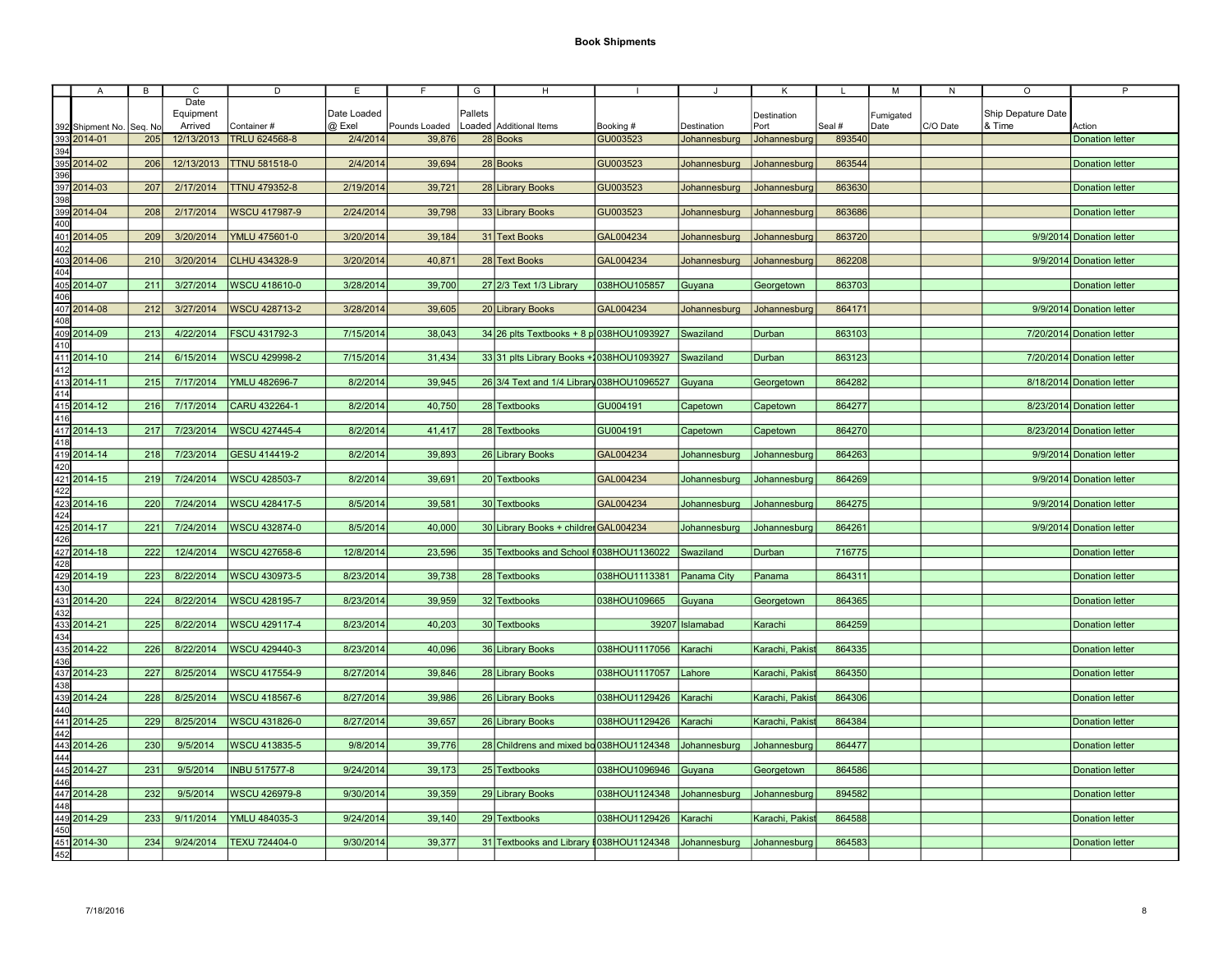|     | A                        | B   | С             | D                          | E           |               | G       | н                                                     |                            |              | ĸ                  |        | M         | N                      | O               | P                      |
|-----|--------------------------|-----|---------------|----------------------------|-------------|---------------|---------|-------------------------------------------------------|----------------------------|--------------|--------------------|--------|-----------|------------------------|-----------------|------------------------|
|     | 453 2014-31              | 235 |               | 10/2/2014   YMLU 458584-9  | 10/15/2014  | 40,024        |         | 28 Text Books                                         | 038HOU1118287 Cameroon     |              | <b>Douala</b>      | 864680 |           |                        |                 | <b>Donation letter</b> |
|     |                          |     |               |                            |             |               |         |                                                       |                            |              |                    |        |           |                        |                 |                        |
| 454 |                          |     |               |                            |             |               |         |                                                       |                            |              |                    |        |           |                        |                 |                        |
|     | 455 2014-32              | 236 | 10/6/2014     | TEXU 725362 7              | 10/22/2014  | 39,207        |         | 30 Library Books                                      | 038HOU1124348              | Johannesburg | Johannesburg       | 864682 |           |                        |                 | <b>Donation letter</b> |
| 456 |                          |     |               |                            |             |               |         |                                                       |                            |              |                    |        |           |                        |                 |                        |
|     | 457 2014-33              | 237 | 10/30/2014    | <b>TEXU 703089-7</b>       | 11/20/2014  | 40,645        |         | 24 Text Books                                         | 038HOU1129426              | Karachi      | Karachi, Pakist    | 72967  |           |                        |                 | <b>Donation letter</b> |
| 458 |                          |     |               |                            |             |               |         |                                                       |                            |              |                    |        |           |                        |                 |                        |
|     | 459 2014-34              | 238 |               | 12/10/2014   WSCU 434091-5 |             | 42,589        |         | 28 Mixed Books                                        | 038HOU1124348 Johannesburg |              | Johannesburg       | 27828  |           |                        |                 | <b>Donation letter</b> |
| 460 |                          |     |               |                            |             |               |         |                                                       |                            |              |                    |        |           |                        |                 |                        |
|     |                          |     |               |                            |             |               |         |                                                       |                            |              |                    |        |           |                        |                 |                        |
|     | 461 2014-35              | 239 | 10/30/2014    | HDMU 455421-3              | 11/20/2014  | 40,046        |         | 28 Library Books                                      | 038HOU1148008              | Islamabad    | Karachi            | 72987  |           |                        |                 | <b>Donation letter</b> |
| 462 |                          |     |               |                            |             |               |         |                                                       |                            |              |                    |        |           |                        |                 |                        |
|     | 463 2014-36              | 240 | 12/1/2014     | TEXU 736484-7              | 12/8/2014   | 40,048        |         | 33 Text Books                                         | 038HOU1108723 Guyana       |              | Georgetown         | 716820 |           |                        |                 | <b>Donation letter</b> |
| 464 |                          |     |               |                            |             |               |         |                                                       |                            |              |                    |        |           |                        |                 |                        |
|     | 465 2014-37              | 241 | 12/4/2014     | WSCU 428625-0              | 12/8/2014   | 40,593        |         | 32 Text Books                                         | 038HOU1108723 Guyana       |              | Georgetown         | 716811 |           |                        |                 | <b>Donation letter</b> |
| 466 |                          |     |               |                            |             |               |         |                                                       |                            |              |                    |        |           |                        |                 |                        |
|     |                          | 242 | 12/4/2014     | GATU 417471-4              | 12/8/2014   |               |         | 32 Text Books                                         | 038HOU1108723 Guyana       |              |                    | 713814 |           |                        |                 | <b>Donation letter</b> |
|     | 467 2014-38              |     |               |                            |             | 39,194        |         |                                                       |                            |              | Georgetown         |        |           |                        |                 |                        |
| 468 |                          |     |               |                            |             |               |         |                                                       |                            |              |                    |        |           |                        |                 |                        |
|     | 469 2014-39              | 243 | 12/4/2014     | GATU 402010-7              | 12/8/2014   | 40,242        |         | 28 Text Books                                         | 038HOU1108723 Guyana       |              | Georgetown         | 716815 |           |                        |                 | <b>Donation letter</b> |
| 470 |                          |     |               |                            |             |               |         |                                                       |                            |              |                    |        |           |                        |                 |                        |
|     | 471 2014-40              | 244 | 12/4/2014     | MOFU 031262-6              | 12/8/2014   | 40,540        |         | 32 Text Books                                         | 038HOU1108723 Guyana       |              | Georgetown         | 716802 |           |                        |                 | <b>Donation letter</b> |
| 472 |                          |     |               |                            |             |               |         |                                                       |                            |              |                    |        |           |                        |                 |                        |
|     | 473 2014-41              |     | 245 12/4/2014 | WSCU 434550-0              | 12/8/2014   | 40,203        |         | 30 Text Books                                         | 038HOU1108723 Guyana       |              | Georgetown         | 716813 |           |                        |                 | <b>Donation letter</b> |
|     | 474 Total 2014           |     |               |                            |             | 1,612,440     | 1186    |                                                       |                            |              |                    |        |           |                        |                 |                        |
|     |                          |     |               |                            |             |               |         |                                                       |                            |              |                    |        |           |                        |                 |                        |
|     |                          |     | Date          |                            |             |               |         |                                                       |                            |              |                    |        |           |                        |                 |                        |
|     |                          |     | Equipment     |                            | Date Loaded |               | Pallets |                                                       |                            |              | Destination        |        | Fumigated |                        | Depature Date & |                        |
|     | 475 Shipment No. Seq. No |     | Arrived       | Container#                 | @ Exel      | Pounds Loaded |         | Loaded Additional Items                               | Booking #                  | Destination  | Port               | Seal # | Date      | C/O Date               | Time            | Action                 |
| 476 |                          |     |               |                            |             |               |         |                                                       |                            |              |                    |        |           |                        |                 |                        |
|     | 477 2015-1               | 246 | 1/19/2015     | MAXU 450157-6              | 1/20/2015   | 39,559        |         | 24 Textbooks & Library Bo 038HOU1148008   Islamabad   |                            |              | Karachi            | 73416  |           |                        |                 | <b>Donation letter</b> |
| 478 |                          |     |               |                            |             |               |         |                                                       |                            |              |                    |        |           |                        |                 |                        |
|     | 479 2015-2               | 247 | 1/19/2015     | HDMU 449844-4              | 1/20/2015   | 43,437        |         | 28 Textbooks                                          | GU004867                   | Capetown     | Capetown           | 73408  |           |                        |                 | <b>Donation letter</b> |
| 480 |                          |     |               |                            |             |               |         |                                                       |                            |              |                    |        |           |                        |                 |                        |
|     |                          |     |               | TEXU 714390-7              |             |               |         |                                                       |                            |              |                    |        |           |                        |                 |                        |
|     | 481 2015-3               | 248 | 1/30/2015     |                            | 2/13/2015   | 39,538        |         | 29 Textbooks                                          | 038HOU1174142 Guyana       |              | Georgetown         | 73397  |           |                        |                 | <b>Donation letter</b> |
| 482 |                          |     |               |                            |             |               |         |                                                       |                            |              |                    |        |           |                        |                 |                        |
|     | 483 2015-4               | 249 | 2/6/2015      | WSCU 430331-5              | 2/26/2014   | 39,469        |         | 28 Mixed Books                                        | 038HOU1155304 Tanzania     |              | Dar es Salaam      | 73340  |           | <b>Lost to Customs</b> |                 | <b>Donation letter</b> |
| 484 |                          |     |               |                            |             |               |         |                                                       |                            |              |                    |        |           |                        |                 |                        |
|     | 485 2015-5               | 250 | 2/6/2015      | MLCU 436890-4              | 2/16/2015   | 38,178        |         | 28 Textbooks                                          | 038HOU1174142 Guyana       |              | Georgetown         | 73255  |           |                        |                 | <b>Donation letter</b> |
| 486 |                          |     |               |                            |             |               |         |                                                       |                            |              |                    |        |           |                        |                 |                        |
|     | 487 2015-6               | 251 | 2/18/2015     | <b>WSCU 433368-6</b>       | 2/18/2015   | 42,500        |         | 26 Mixed Books                                        | GU004889                   | Pinetown     | Durban             | 39795  |           |                        |                 | <b>Donation letter</b> |
| 488 |                          |     |               |                            |             |               |         |                                                       |                            |              |                    |        |           |                        |                 |                        |
|     | 489 2015-7               | 252 | 3/18/2015     | TGHU 421033-7              | 3/24/2015   | 39,804        |         | 42 26 Books + 16 school d 038 HOU 1156547 Swaziland   |                            |              | Durban             | 574902 |           |                        |                 | <b>Donation letter</b> |
|     |                          |     |               |                            |             |               |         |                                                       |                            |              |                    |        |           |                        |                 |                        |
| 490 |                          |     |               |                            |             |               |         |                                                       |                            |              |                    |        |           |                        |                 |                        |
|     | 491 2015-8               | 253 | 3/18/2015     | HDMU 449000-0              | 3/23/2015   | 39,750        |         | 36 24 Books + 12 school d 038 HOU 1151292   Islamabad |                            |              | Karachi            | 618    |           |                        |                 | <b>Donation letter</b> |
| 492 |                          |     |               |                            |             |               |         |                                                       |                            |              |                    |        |           |                        |                 |                        |
|     | 493 2015-9               | 254 | 3/18/2015     | TTNU 491213-9              | 3/20/2015   | 40,775        |         | 36 23 Books + 13 school d 038HOU1151292   Islamabad   |                            |              | Karachi            | 574878 |           |                        |                 | <b>Donation letter</b> |
| 494 |                          |     |               |                            |             |               |         |                                                       |                            |              |                    |        |           |                        |                 |                        |
|     | 495 2015-10              | 255 | 4/17/2015     | <b>WSCU 424362-2</b>       | 5/4/2015    | 40,716        |         | 34 Library Books                                      | 038HOU1160576   Lahore     |              | Karachi            | 2050   |           |                        |                 | <b>Donation letter</b> |
| 496 |                          |     |               |                            |             |               |         |                                                       |                            |              |                    |        |           |                        |                 |                        |
|     | 497 2015-11              |     |               | TEXU 741907-1              | 5/13/2015   | 39,581        |         |                                                       |                            |              |                    |        |           |                        |                 |                        |
|     |                          | 256 | 5/5/2015      |                            |             |               |         | 34 Library Books                                      | 038HOU1160576   Lahore     |              | Karachi            | 864263 |           |                        |                 | <b>Donation letter</b> |
| 498 |                          |     |               |                            |             |               |         |                                                       |                            |              |                    |        |           |                        |                 |                        |
|     | 499 2015-12              | 257 | 6/3/2015      | TEXU 700831-1              | 6/25/2015   | 39,940        |         | 28 Textbooks                                          | 11261020 Belize            |              | <b>Belize City</b> | 1362   |           |                        |                 | <b>Donation letter</b> |
| 500 |                          |     |               |                            |             |               |         |                                                       |                            |              |                    |        |           |                        |                 |                        |
|     | 501 2015-13              | 258 | 6/3/2015      | TGHU 417996-7              | 6/25/2015   | 40,150        |         | 30 Textbooks                                          | 038HOU1160928 Gambia       |              | Banjul             | 1375   |           |                        |                 | <b>Donation letter</b> |
| 502 |                          |     |               |                            |             |               |         |                                                       |                            |              |                    |        |           |                        |                 |                        |
|     | 503 2015-14              | 259 | 7/3/2015      | <b>WSCU 425248-1</b>       | 7/4/2015    | 39,641        |         | 26 Library/Reference Book 038HOU1180148 Nigeria       |                            |              | Lagos              | 2175   |           |                        |                 | <b>Donation letter</b> |
| 504 |                          |     |               |                            |             |               |         |                                                       |                            |              |                    |        |           |                        |                 |                        |
|     |                          |     |               | FBLU 406201-9              |             |               |         |                                                       |                            |              |                    |        |           |                        |                 |                        |
|     | 505 2015-15              | 260 | 7/9/2015      |                            | 7/20/2015   | 39,946        |         | 31 Textbooks and School \$038HOU1139750 Guyana        |                            |              | Georgetown         | 914    |           |                        |                 | <b>Donation letter</b> |
| 506 |                          |     |               |                            |             |               |         |                                                       |                            |              |                    |        |           |                        |                 |                        |
|     | 507 2015-16              | 261 | 7/14/2015     | <b>WSCU 427515-2</b>       | 7/20/2015   | 40,828        |         | 32 Textbooks Math & Scie 038HOU1139750 Guyana         |                            |              | Georgetown         | 904    |           |                        |                 | <b>Donation letter</b> |
|     |                          |     |               |                            |             |               |         |                                                       |                            |              |                    |        |           |                        |                 |                        |
|     | 509 2015-17              | 262 | 7/14/2015     | WSCU 423971-0              | 7/20/2015   | 40,289        |         | 30 18 plts Library & 12 Plts 038HOU1151926   Lahore   |                            |              | Karachi            | 820    |           |                        |                 | <b>Donation letter</b> |
| 510 |                          |     |               |                            |             |               |         |                                                       |                            |              |                    |        |           |                        |                 |                        |
|     | 511 2015-18              | 263 | 7/27/2015     | CARU 738777-5              | 7/29/2015   | 39,082        |         | 36 31 plts library & 4 1/2 pl 038HOU1151926   Lahore  |                            |              | Karachi            | 2275   |           |                        |                 | <b>Donation letter</b> |
| 512 |                          |     |               |                            |             |               |         |                                                       |                            |              |                    |        |           |                        |                 |                        |
|     |                          |     |               |                            |             |               |         |                                                       |                            |              |                    |        |           |                        |                 |                        |
|     | 513 2015-19              | 264 | 8/3/2015      | WSCU 432697-0              | 8/13/2015   | 39,994        |         | 34 Textbooks                                          | 038HOU1197040 Swaziland    |              | Durban             | 864263 |           |                        |                 | <b>Donation letter</b> |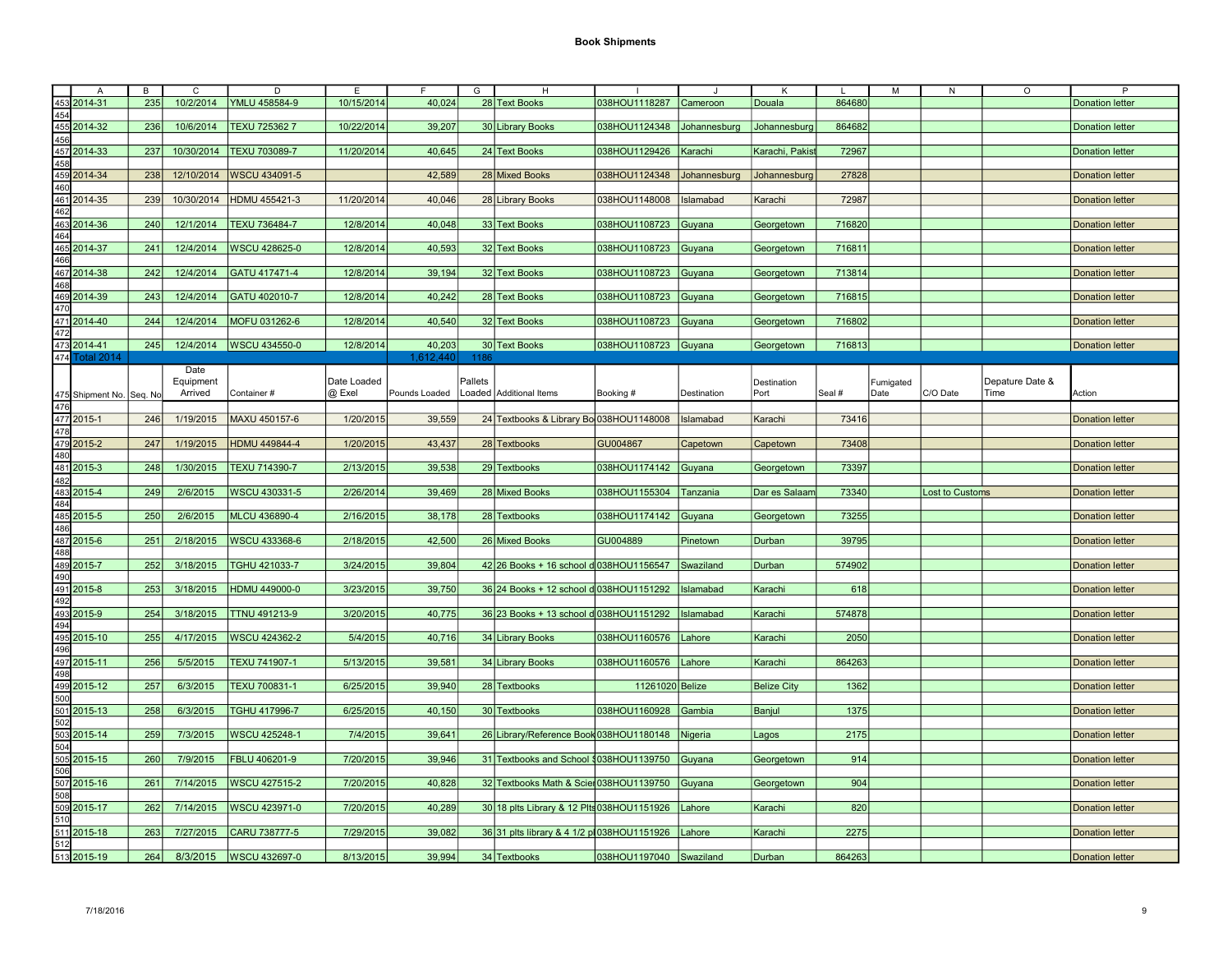|     | Α                        | B   | $\overline{c}$ | D                    | E           | F              | $\overline{G}$ | н                                                      |                            |                      | Κ                  |        | м               | N                           | O                    | $\overline{P}$         |
|-----|--------------------------|-----|----------------|----------------------|-------------|----------------|----------------|--------------------------------------------------------|----------------------------|----------------------|--------------------|--------|-----------------|-----------------------------|----------------------|------------------------|
| 514 |                          |     |                |                      |             |                |                |                                                        |                            |                      |                    |        |                 |                             |                      |                        |
|     |                          |     |                |                      |             |                |                |                                                        |                            |                      |                    |        |                 |                             |                      |                        |
|     | 515 2015-20              | 265 | 8/5/2015       | WSCU 429103-0        | 8/13/2015   | 40,115         |                | 32 Textbooks                                           | 038HOU1197040 Swaziland    |                      | Durban             | 2365   |                 |                             |                      | <b>Donation letter</b> |
| 516 |                          |     |                |                      |             |                |                |                                                        |                            |                      |                    |        |                 |                             |                      |                        |
|     | 517 2015-21              | 266 | 8/11/2015      | GESU 406274-6        | 8/13/2015   | 40,108         |                | 29 Textbooks                                           | 038HOU1197040              | Swaziland            | Durban             | 2374   |                 |                             |                      | <b>Donation letter</b> |
| 518 |                          |     |                |                      |             |                |                |                                                        |                            |                      |                    |        |                 |                             |                      |                        |
|     | 519 2015-22              | 267 | 8/18/2015      | GATU 427206-9        | 9/2/2015    | 40,059         |                | 25 Textbooks                                           | 038HOU1211146 Guyana       |                      | Georgetown         | 2286   |                 |                             |                      | <b>Donation letter</b> |
| 520 |                          |     |                |                      |             |                |                |                                                        |                            |                      |                    |        |                 |                             |                      |                        |
|     |                          |     |                |                      |             |                |                |                                                        |                            |                      |                    |        |                 |                             |                      |                        |
|     | 521 2015-23              | 268 | 8/18/2015      | TGHU 402689-1        | 9/2/2015    | 39,877         |                | 23 Textbooks                                           | 038HOU1211146 Guyana       |                      | Georgetown         | 2394   |                 |                             |                      | <b>Donation letter</b> |
| 522 |                          |     |                |                      |             |                |                |                                                        |                            |                      |                    |        |                 |                             |                      |                        |
|     | 523 2015-24              | 269 | 8/19/2015      | <b>WSCU 425549-6</b> | 9/2/2015    | 40,092         |                | 29 Textbooks                                           | 038HOU1274745              | Johannesburg         | Johannesburg       | 2384   |                 |                             |                      | <b>Donation letter</b> |
| 524 |                          |     |                |                      |             |                |                |                                                        |                            |                      |                    |        |                 |                             |                      |                        |
|     | 525 2015-25              | 270 | 10/20/2015     | <b>KKFU 106002-3</b> | 11/10/2015  | 39,203         |                | 28 Mixed Books & Bibles 038HOU1201115 Ghana            |                            |                      | Accra              | 717122 |                 |                             |                      | <b>Donation letter</b> |
| 526 |                          |     |                |                      |             |                |                |                                                        |                            |                      |                    |        |                 |                             |                      |                        |
|     |                          |     |                |                      |             |                |                |                                                        |                            |                      |                    |        |                 |                             |                      |                        |
|     | 527 2015-26              | 271 | 10/20/2015     | WSCU 426902-0        | 11/8/2015   | 39,203         |                | 26 Library Books                                       | 038HOU1204667              | Guyana               | Georgetown         | 717129 |                 |                             |                      | <b>Donation letter</b> |
| 528 |                          |     |                |                      |             |                |                |                                                        |                            |                      |                    |        |                 |                             |                      |                        |
|     | 529 Total 2015           |     |                |                      |             | 1,041,834      | 784            |                                                        |                            |                      |                    |        |                 |                             |                      |                        |
|     |                          |     | Date           |                      |             |                |                |                                                        |                            |                      |                    |        |                 |                             |                      |                        |
|     |                          |     | Equipment      |                      | Date Loaded |                | Pallets        |                                                        |                            |                      | Destination        |        | Fumigated       |                             | Depature Date &      |                        |
|     | 530 Shipment No. Seq. No |     | Arrived        | Container#           | @ Exel      | Pounds Loaded  |                | Loaded Additional Items                                | Booking #                  | Destination          | Port               | Seal # | Date            | C/O Date                    | Time                 | Action                 |
|     |                          |     |                |                      |             |                |                |                                                        |                            |                      |                    |        |                 |                             |                      |                        |
|     | 531 2016-01              | 272 | 11/27/2015     | GATU 421091-4        | 1/19/2016   | 39,377         |                | 24 Textbooks                                           | 038HOU1274745              | Johannesburg         | Johannesburg       | 717101 |                 |                             |                      | <b>Donation letter</b> |
| 532 |                          |     |                |                      |             |                |                |                                                        |                            |                      |                    |        |                 |                             |                      |                        |
|     | 533 2016-02              | 273 | 12/2/2015      | <b>INBU 519494-7</b> | 1/19/2016   |                | $9.522$ mixed  | 42 bikes, 4 Teacher De 038HOU1207927                   |                            | Swaziland            | Mbabane            | 717126 |                 |                             |                      | <b>Donation letter</b> |
| 534 |                          |     |                |                      |             |                |                |                                                        |                            |                      |                    |        |                 |                             |                      |                        |
|     | 535 2016-03              | 274 | 12/7/2015      | WSCU 426790-1        | 1/19/2016   | $18,525$ mixed |                | 13 plts Library Books, 1038HOU1207927                  |                            | Swaziland            | Mbabane            | 717109 |                 |                             |                      | <b>Donation letter</b> |
| 536 |                          |     |                |                      |             |                |                |                                                        |                            |                      |                    |        |                 |                             |                      |                        |
|     | 537 2016-04              | 275 | 12/7/2015      | GATU 425478-5        | 1/19/2016   | 38,679         |                | 29 Miscellanous Books                                  | 038HOU1274745 Johannesburg |                      | Johannesburg       | 717106 |                 |                             |                      | <b>Donation letter</b> |
|     |                          |     |                |                      |             |                |                |                                                        |                            |                      |                    |        |                 |                             |                      |                        |
| 538 |                          |     |                |                      |             |                |                |                                                        |                            |                      |                    |        |                 |                             |                      |                        |
|     | 539 2016-05              | 276 | 12/7/2015      | MAXU 459672-0        | 1/19/2016   | 37,888         |                | 31 Library + Non-textbook                              |                            | 18937060 Philippines | Manila             | 717110 |                 |                             |                      | <b>Donation letter</b> |
| 540 |                          |     |                |                      |             |                |                |                                                        |                            |                      |                    |        |                 |                             |                      |                        |
|     | 541 2016-06              | 277 | 12/30/2015     | <b>INBU 512242-2</b> | 1/19/2016   | 40,000         |                | 28 Miscellanous Books                                  | 038HOU1274745              | Johannesburg         | Johannesburg       | 717108 |                 |                             |                      | <b>Donation letter</b> |
| 542 |                          |     |                |                      |             |                |                |                                                        |                            |                      |                    |        |                 |                             |                      |                        |
|     | 543 2016-07              | 278 | 12/30/2015     | <b>FSCU 425761-3</b> | 1/19/2016   | 38,778         |                | 31 Library                                             | 038HOU1274435 Pakistan     |                      | Karachi            | 717103 |                 |                             |                      |                        |
|     |                          |     |                |                      |             |                |                |                                                        |                            |                      |                    |        |                 |                             |                      | <b>Donation letter</b> |
| 544 |                          |     |                |                      |             |                |                |                                                        |                            |                      |                    |        |                 |                             |                      |                        |
|     | 545 2016-08              | 279 | 12/30/2015     | <b>TTNU 593022-4</b> | 1/19/2016   | 38,801         |                | 24 Library                                             | 16936189 Belize            |                      | <b>Belize City</b> | 717127 |                 |                             |                      | <b>Donation letter</b> |
| 546 |                          |     |                |                      |             |                |                |                                                        |                            |                      |                    |        |                 |                             |                      |                        |
|     | 547 2016-09              | 280 | 12/30/2015     | <b>TTNU 577783-5</b> | 1/19/2016   | 40,160         |                | 31 Textbooks                                           | 038HOU3233023 Nigeria      |                      | Lagos              | 717128 |                 |                             |                      | <b>Donation letter</b> |
| 548 |                          |     |                |                      |             |                |                |                                                        |                            |                      |                    |        |                 |                             |                      |                        |
|     | 549 2016-10              | 281 | 2/4/2016       |                      |             | 40,050         |                |                                                        |                            |                      |                    | 716978 |                 |                             |                      |                        |
|     |                          |     |                | TGHU 459750-3        | 2/25/2016   |                |                | 26 Textbooks, Children's, I GU005934                   |                            | Capetown             | Capetown           |        |                 |                             |                      | <b>Donation letter</b> |
| 550 |                          |     |                |                      |             |                |                |                                                        |                            |                      |                    |        |                 |                             |                      |                        |
|     | 551 2016-11              | 282 | 2/4/2016       | TGHU 411413-8        | 2/25/2016   | 39,942         |                | 30 Textbooks, Children's, §GU005934                    |                            | Capetown             | Capetown           | 716994 |                 |                             |                      | <b>Donation letter</b> |
| 552 |                          |     |                |                      |             |                |                |                                                        |                            |                      |                    |        |                 |                             |                      |                        |
|     | 553 2016-12              | 283 | 3/14/2016      | GATU 420600-4        | 5/4/2016    |                |                | 31,424 26 + 32 School Furniture & Libr 038 HOU 1368426 |                            | Lahore               | Karachi            | 716986 |                 |                             |                      | <b>Donation letter</b> |
| 554 |                          |     |                |                      |             |                |                |                                                        |                            |                      |                    |        |                 |                             |                      |                        |
|     |                          |     | 2/4/2016       | <b>WSCU 462275-5</b> | 2/22/2016   | 39,639         |                | 24 Children's Books - No L038HOU1274745                |                            | Johannesburg         | Johannesburg       | 717107 |                 |                             |                      |                        |
|     | 555 2016-13              | 284 |                |                      |             |                |                |                                                        |                            |                      |                    |        |                 |                             |                      | <b>Donation letter</b> |
| 556 |                          |     |                |                      |             |                |                |                                                        |                            |                      |                    |        |                 |                             |                      |                        |
|     | 557 2016-14              | 285 | 3/14/2016      | LGEU 426905-0        | 4/12/2016   | 41,519         |                | $27$ Books + 2 plts of Ed WI 038HOU1381001             |                            | Swaziland            | Mbabane            | 717006 |                 |                             |                      | <b>Donation letter</b> |
| 558 |                          |     |                |                      |             |                |                |                                                        |                            |                      |                    |        |                 |                             |                      |                        |
|     | 559 2016-15              | 286 | 4/25/2016      | CLHU 443733-0        | 5/4/2016    | 38,873         |                | 24 Textbooks + children's 038NOL1052318                |                            | Nigeria              | Tincan             | 716974 |                 |                             |                      | <b>Donation letter</b> |
| 560 |                          |     |                |                      |             |                |                |                                                        |                            |                      |                    |        |                 |                             |                      |                        |
|     | 561 2016-16              | 287 | 4/28/2016      | FSCU 492375-1        | 5/4/2016    | 39,814         |                | 25 used books                                          | 038NOL1052318              | Nigeria              | Tincan             | 716970 |                 |                             |                      | <b>Donation letter</b> |
|     |                          |     |                |                      |             |                |                |                                                        |                            |                      |                    |        |                 |                             |                      |                        |
| 562 |                          |     |                |                      |             |                |                |                                                        |                            |                      |                    |        |                 |                             |                      |                        |
|     | 563 2016-17              | 288 | 4/29/2016      | CLHU 448737-3        | 5/4/2016    | 39,875         |                | 22 Textbooks                                           |                            |                      |                    |        | 717010 Dunavant | Philippines                 | <b>Pallet Weighs</b> |                        |
| 564 |                          |     |                |                      |             |                |                |                                                        |                            |                      |                    |        |                 |                             |                      |                        |
|     | 565 2016-18              | 289 | 5/20/2016      | YMLU 492677-6        | 6/11/2016   | 39.449         |                | 28 Used Books                                          | 038HOU1363709 St. Kitts    |                      |                    | 884318 |                 |                             |                      | <b>Donation letter</b> |
| 566 |                          |     |                |                      |             |                |                |                                                        |                            |                      |                    |        |                 |                             |                      |                        |
|     | 567 2016-19              | 290 | 5/20/2016      | TGHU 457730-4        | 6/11/2016   | 40,689         |                | 25 Textbooks                                           |                            |                      |                    |        |                 | 884298 Dunavant Philippines | <b>Pallet Weighs</b> |                        |
| 568 |                          |     |                |                      |             |                |                |                                                        |                            |                      |                    |        |                 |                             |                      |                        |
|     |                          |     |                |                      |             |                |                |                                                        |                            |                      |                    |        |                 |                             |                      |                        |
|     | 569 2016-20              | 291 | 7/3/2016       | TGHU 440518-0        |             |                |                | <b>Mixed Books</b>                                     |                            |                      |                    |        | Exel            | <b>The Gambia</b>           | <b>Pallet Weighs</b> |                        |
| 570 |                          |     |                |                      |             |                |                |                                                        |                            |                      |                    |        |                 |                             |                      |                        |
|     | 571 2016-21              | 292 | 7/3/2016       | CARU 098456-8        |             |                |                | <b>Textbooks</b>                                       |                            |                      |                    |        | Exel            | Uganda                      | <b>Pallet Weighs</b> |                        |
| 572 |                          |     |                |                      |             |                |                |                                                        |                            |                      |                    |        |                 |                             |                      |                        |
|     | 573 2016-22              | 293 |                |                      |             |                |                | School furniture & Used Books                          |                            |                      |                    |        |                 | Swaziland                   | <b>Gulf Winds</b>    |                        |
| 574 |                          |     |                |                      |             |                |                |                                                        |                            |                      |                    |        |                 |                             |                      |                        |
|     |                          |     |                |                      |             |                |                |                                                        |                            |                      |                    |        |                 |                             |                      |                        |